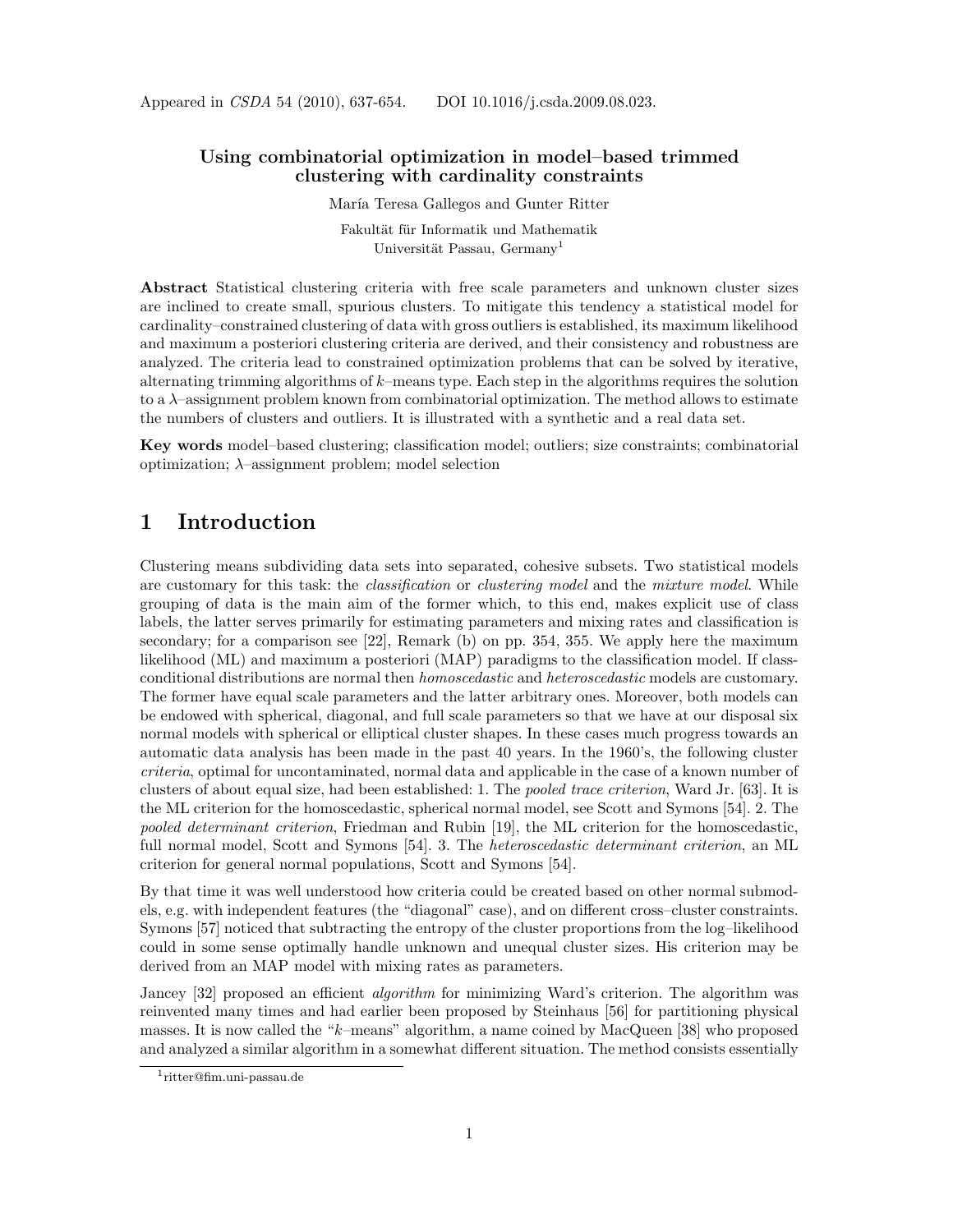of an alternating application of ML parameter estimation and ML discriminant analysis. Except for this method it took some time until dedicated algorithms suitable for efficiently reducing the other criteria mentioned above became known. Indeed, Schroeder [52] realized that all criteria could be optimized by similar, alternating algorithms. In the case of general normal populations, e.g., it is sufficient to replace the Euclidean distance used in k–means with the Mahalanobis distance.

The criteria and algorithms designed for the homoscedastic cases, in particular the pooled trace criterion and k–means, are popular for their stability, at least if applied to uncontaminated data sets. This is due to their known properties. MacQueen [38] obtained convergence of the pooled variance if the k–means algorithm is applied to a sequence of data points distributed iteratively amongst g clusters. Hartigan [29] proved for dimension  $d = 1$  convergence of the cut points and their asymptotic normality. Pollard extended Hartigan's results to Euclidean data. In [46], he proved that Ward's criterion consistently estimates the optimal g cluster centers obtained from the related criterion for the underlying mixture if they are unique. However, these cluster centers differ from the means of the g original populations so that, contrary to the mixture model, the latter are not consistently estimated in the normal clustering case, neither with the ML nor with the MAP approach. The reason is the hard assignment intrinsic to the classification model: no matter how well the populations are separated, e.g. in the case of  $g = 2$  clusters, the proportions in the tails on the opposite side of the separating hypersurface are assigned to the wrong cluster. Thus, the variances are under-estimated and the distance between the mean values is over-estimated in the limit as the size of the data set tends to infinity. If the data set is small, anything can happen. However, the better the populations are separated, the more closely the estimated means approach the population means since there is less overlapping. Pollard [47] gives conditions on the mixture under which its  $g$  cluster centers are asymptotically normal.

Now, the cluster structure of most real, grouped data sets is heterogeneous and application of homoscedastic models to such data sets may yield absurd results. This is the main reason why heteroscedastic models are of major interest. Some of their properties are elementary. It is easy to see that Scott and Symons's heteroscedastic determinant criterion is equivariant w.r.t. affine transformations. The heteroscedastic criteria do not consistently estimate normal population parameters just as described in the homoscedastic case above. Unfortunately, the heteroscedastic determinant criterion encounters some problems that make it unstable and that are of major concern. The first is the non-existence of an optimal solution since likelihood and posterior density are unbounded if no suitable constraints are applied. Therefore, the algorithms are inclined towards singular solutions with spurious, small clusters. Such solutions are undesirable and we know of three remedies in the normal cases:

- (i) bounding the covariance matrices,
- (ii) relaxed homoscedasticity as in Hathaway [30] in the case of the mixture model, and
- (iii) bounding cluster sizes below so that small clusters cannot appear, see Rocke and Woodruff [48], Woodruff and Reiners [65].

The reason for the stable performance of k-means (with a possibly unacceptable solution) is that it implicitly assumes (ii) (even spherical homoscedasticity) and (iii) (even approximate equality of all cluster sizes).

Besides existence and consistency, also *robustness* and *algorithmic treatment* need close attention. The classical criteria and algorithms are not robust against outliers. It is well known that the asymptotic breakdown points of the classical methods stated at the beginning even vanish. An effective way of dealing with the related problem of robust *parameter estimation* is Rousseeuw's [50] minimum–covariance–determinant criterion (MCD). Rousseeuw and Van Driessen [51] proposed an efficient heuristic for its computation. Like  $k$ –means, this algorithm is alternating. Our paper can be viewed as an extension of MCD to robust clustering.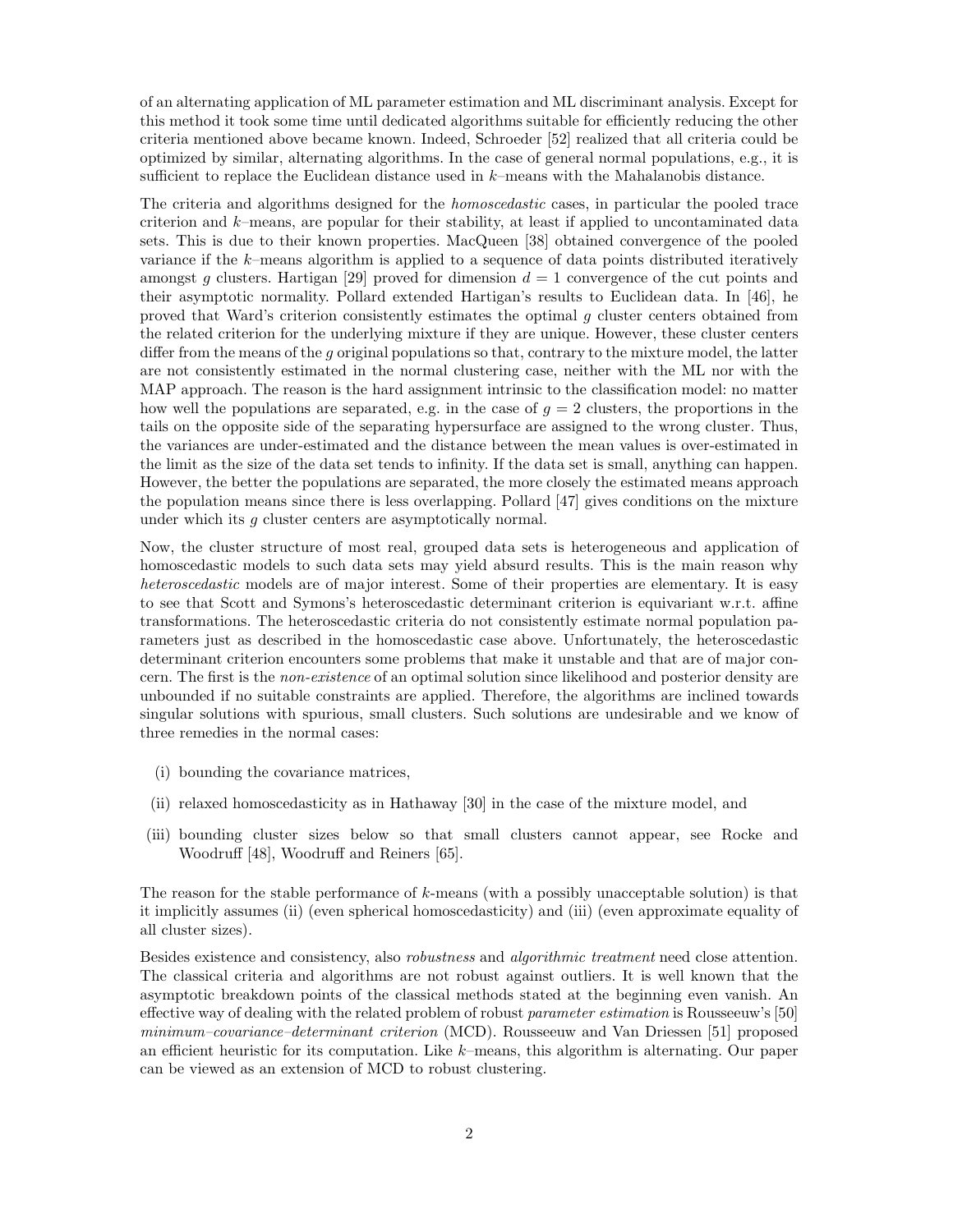In the spirit of Pollard's [46] result, Cuesta-Albertos et al. [14] define a trimmed homoscedastic criterion and a trimmed extension of the  $k$ –means algorithm for g spherical clusters showing consistency in Pollard's sense. Rocke and Woodruff [49], see also Woodruff and Reiners [65], proposed on heuristic grounds a trimmed extension of Scott and Symons's heteroscedastic determinant criterion which they called MINO. In [22], we proposed a homoscedastic statistical model for clustering grouped data with outliers deriving from it a pooled cluster criterion and a related trimming algorithm. We also computed some breakdown points thus showing robustness of criterion and algorithm. Recently, García-Escudero et al. [24] designed a constrained heteroscedastic classification model, studied existence of solutions and convergence, and proposed an algorithm. The authors use eigenvalue constraints of the form (i) above that confine the deviation of the scale parameters from sphericity and from equality. This makes their model equivariant w.r.t. multiplication by a scalar but excludes full affine equivariance. However, the constraints guarantee existence of an optimal solution and consistency in Pollard's sense. Finally the authors design an iterative trimming algorithm that uses polar decomposition in order to rescue iterations that eventually violate the constraints. More recently, Gallegos and Ritter [23] designed and analyzed a robust, affine equivariant, heteroscedastic classification model with trimming based on constraints of the form (ii) above.

We present here a heteroscedastic classification model with arbitrary populations and outliers and an algorithmic method that uses lower bounds on cluster sizes as in (iii) above in order to avoid singular partitions in the heteroscedastic case from the outset. From this model we derive trimmed cluster criteria, Section 2. The size constraints on the clusters guarantee the existence of optimal solutions. They can also be used in order to implement a priori knowledge on cluster sizes. The model extends both Scott and Symons's heteroscedastic normal model and the statistical model with "spurious" outliers established in [22]. In the case of normal ML estimation we retrieve Rocke and Woodruff's MINO. Since we allow unconstrained parameters our model is affine equivariant. As with any classification model, the population parameters are not consistently estimated but we offer a relaxed version of consistency as separation of components increases, Theorems 2.1 and 2.2. The theorems imply also robustness in situations where they apply.

Optimizing the heteroscedastic criteria is not easy and we present monotone, alternating algorithms for this task, the single–point and the multipoint algorithms, Section 3 and Proposition 3.1. We show that the latter, interestingly, leads to a famous problem from combinatorial optimization:  $\lambda$ –assignment. Its solutions automatically satisfy the size constraints. We finally show how to use the algorithms for estimating the numbers of clusters and outliers, Section 4, and report on our experience with two data sets.

The present algorithmic method serves mainly for avoiding singularities in the course of the iterative process. If size constraints are adequately chosen it can produce reasonable solutions by itself. Otherwise, it can be combined to advantage with parameter constraints, e.g., of the form (i) or (ii) above.

# 2 Statistical model and constrained cluster criteria with trimming

We consider a very general parametric statistical clustering model of n data points with at least  $r \leq n$  regular observations from  $g \geq 1$  populations (classes) in an arbitrary sample space E. The remaining  $n - r$  observations may, but do not have to, be (gross) *outliers*, observations that do not conform to the posited statistical model. In the framework of automatic clustering, only formal definitions are useful. We know of three: according to Barnett and Lewis [5], an outlier comes from a distribution different from the regular distribution. Davies and Gather [15] treat outliers as observations in the "tail" of a distribution. Both concepts are informative requiring a parent distribution. In [22], we introduced another concept: "spuriousness". Spuriousness handles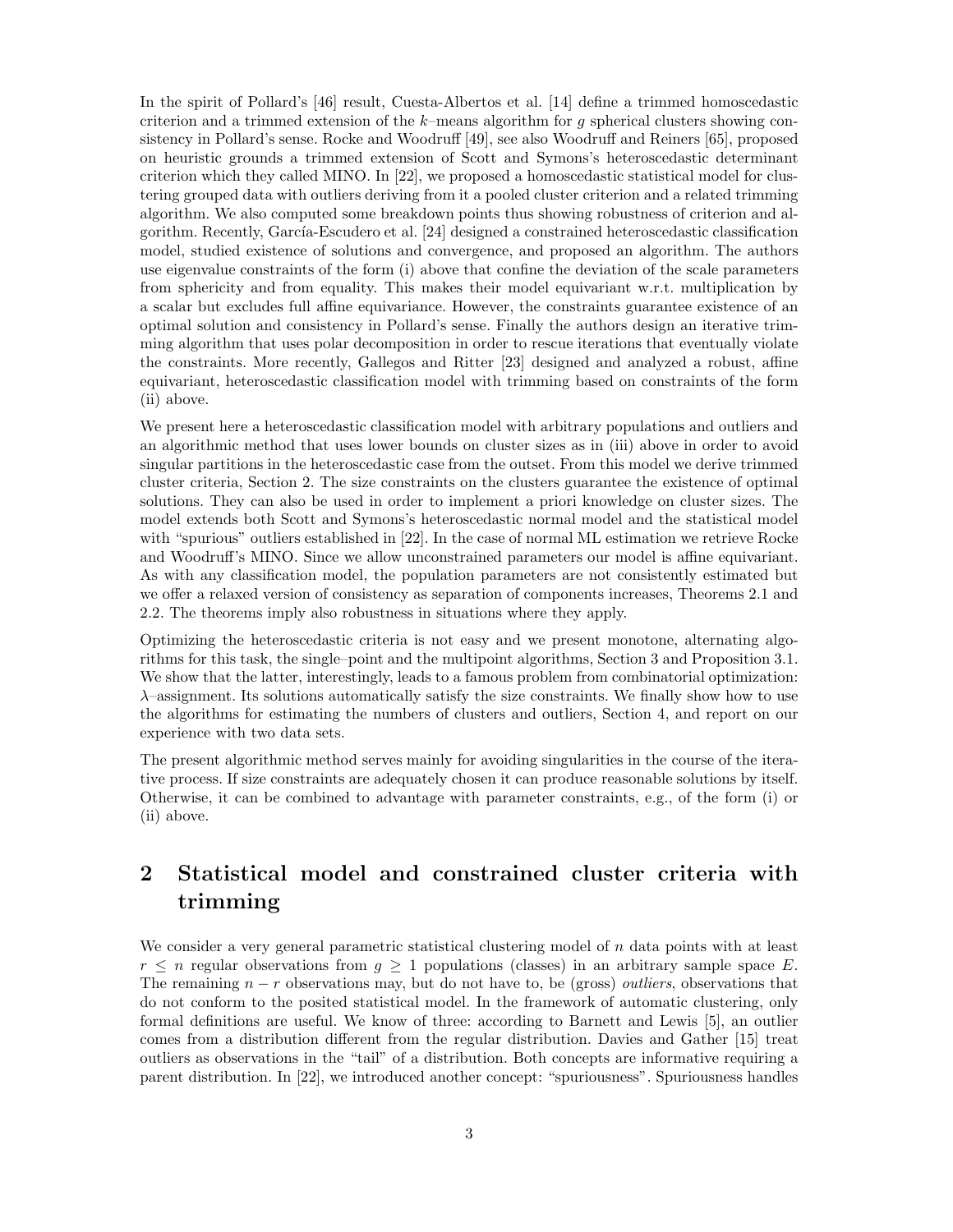observations that are unpredictable in the sense of obeying no statistical law in a statistical framework. It assumes that each outlier i comes from its own Bayesian statistical model with parameter space  $\Psi_i$  and a prior measure  $\tau_i$  on it. Since each model is observed only once we cannot, and do not wish to, estimate their parameters  $\psi_i \in \Psi_i$ . We, therefore, consider them nuisances to be integrated out requiring the integral of the likelihood function to be constant. The density function of any random variable  $X : \Omega \to E$  w.r.t. some reference measure on E, conditional on a parameter  $\psi$ , is denoted by  $f_X[\cdot | \psi]$ . (The reference measure on E is arbitrary but kept fixed.) The following is the main assumption on the "spurious outliers".

 $(SV_0)$  A spurious outlier  $X_i: \Omega \to E$ ,  $i \in 1..n$ , obeys a parametric model with parameter  $\psi_i \in \Psi_i$ such that the likelihood integrated w.r.t. some prior measure  $\tau_i$  on  $\Psi_i$  satisfies

$$
\int_{\Psi_i} f_{X_i}[x \mid \psi_i] \,\tau_i(\,\mathrm{d}\psi_i) = 1,\tag{1}
$$

i.e., does not depend on x.

Opposed to the first two concepts above, spuriousness is not restrictive at all, we do not even assume that it contributes much prior statistical information. However, it allows to derive trimming algorithms and leaves the primary rôle to the regular populations which is its strength. In this respect, it is akin to Davies and Gather's [15] view but, instead of a density level, it uses the parameter r, the number of retained elements. The estimation of the outliers themselves and their number needs a more informative model and is postponed to a later stage of the analysis where various values of  $r$  have to be examined. There are two important and sufficiently general situations where  $(SV_0)$  holds.

(A) The sample space  $E = \mathbb{R}^d$  is Euclidean,  $\Psi_i = E$ , the outliers obey a location model

$$
X_i = U_i + \psi_i,
$$

with some (unknown) Lebesgue continuous, centered random noise  $U_i : (\Omega, P) \to E$ , and  $\tau_i$  is flat on  $\Psi_i$ . Indeed, in this case, the conditional Lebesgue density is  $f_{X_i}[x \mid \psi_i] = f_{U_i}(x - \psi_i)$  and, hence,

$$
\int_{\Psi_i} f_{X_i}[x \mid \psi_i] \, \mathrm{d}\psi_i = 1.
$$

(B) The parameter sets  $\Psi_i$  are singletons and the distribution of  $X_i$  is the reference measure on E and so  $f_{X_i} = 1$ . This case includes the idea of outliers "uniformly distributed" on some domain.

Each regular observation  $X_i$  comes from one of g populations represented by a density  $f_{\gamma_j}, \gamma_j \in \Gamma_j$ ,  $j \in 1..g$ , in some dominated parametric statistical model with parameter set  $\Gamma_j$ .

A labelling of the n objects is an array  $\ell = (\ell_1, \ldots, \ell_n), \ell_i \in 0..g$ , where  $\ell_i = j \in 1..g$  retains object i assigning it to class j and  $\ell_i = 0$  discards it. We put  $C_i = C_i(\ell) = \{i \mid \ell_i = j\}$  and  $n_j(\ell) = \#C_j(\ell)$ , the size of cluster  $j \in 1..g$  w.r.t.  $\ell$ . A labelling is *admissible* if each cluster  $j \in 1..g$  contains at least  $b_j$  data points and if the set of discarded elements is of size  $n-r$ . The number  $r \leq n$  is fixed in advance; as to its choice see Section 4.1. Also the natural numbers  $b_j \geq 1$ ,  $\sum_j b_j \leq r$ , are fixed in advance and may serve two purposes. They may first reflect prior information on cluster sizes. Second,  $b_j$  has to be chosen in such a way as to secure ML estimation of the population parameters. Assume, e.g., the full normal model,  $N_{m_j, V_j}$ , and general position of the data, i.e. any  $d+1$  observations are affine independent. Then, the m.l.e. of  $(m_j \text{ and } V_j)$ exists if and only if  $\#C_j \geq d+1$  for all  $j \in 1..g$  so that we need  $b_j \geq d+1$ . Similar statements can be made for normal submodels. If the  $V_i$ 's are assumed to be *diagonal* and if  $x_{i_1,k} \neq x_{i_2,k}$  for any two observations  $i_1 \neq i_2$  and all  $k \in 1..d$  then it is sufficient that each cluster contains at least two elements. In the spherical normal model this minimum number even suffices if observations are only pairwise different. The same can be said about Lebesgue continuous elliptically contoured models. General position of the data is guaranteed with probability 1 if they arise from Lebesgue continuous populations.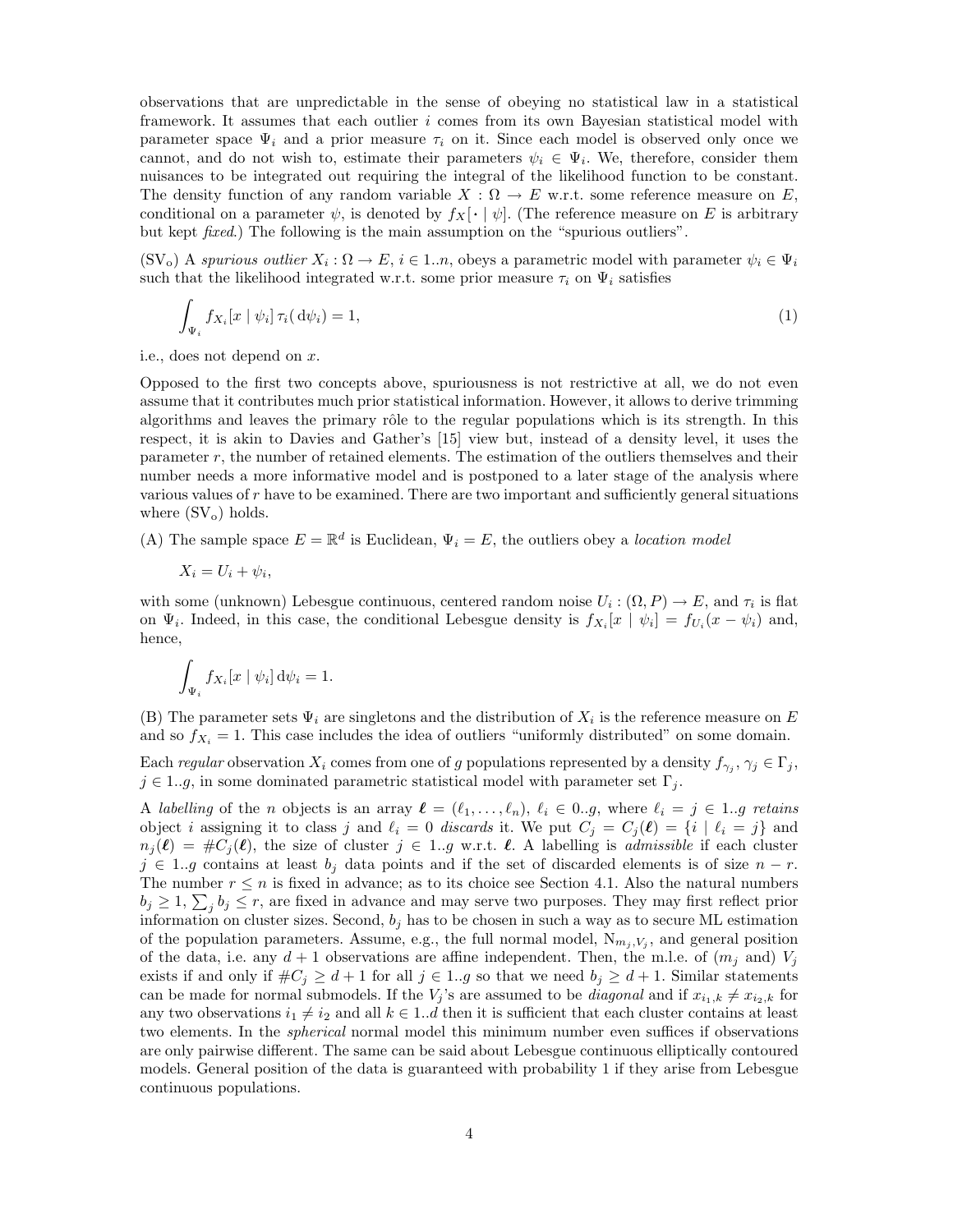Let  $\Lambda_{r,\mathbf{b}}$  denote the set of all *admissible* labellings  $\ell : 1..n \to 0..g$  of the n objects. Since we have assumed that there are at least  $r$  regular observations there is an admissible labelling that retains no outlier. The parameter set of our complete model with g classes and at most  $n - r$  outliers is the Cartesian product

$$
\Lambda_{r,\mathbf{b}} \times \prod_{j=1}^g \Gamma_j \times \prod_{i=1}^n \Psi_i.
$$

Since it retains exactly r elements some regular observations will be discarded if there are more than  $r$  of them. This is, however, a lesser problem than the opposite, retaining a bad outlier, which can even lead to the well–known masking effect, see Davies and Gather [15].

The density of  $X_i$  w.r.t. the parameters  $\boldsymbol{\ell} = (\ell_1, \dots, \ell_n), \gamma = (\gamma_1, \dots, \gamma_q)$ , and  $\psi = (\psi_1, \dots, \psi_n)$ is

$$
f_{X_i}[x \mid \boldsymbol{\ell}, \gamma, \psi] = \begin{cases} f_{\gamma_j}(x), & \ell_i = j \in 1..g, \\ f_{X_i}[x \mid \psi_i] & \text{as in Eqn. (1)}, \quad \ell_i = 0. \end{cases}
$$

We assume that the sequence of observations  $(X_i)_{i=1}^n$  is statistically independent. By the product formula, the *classification likelihood* for the data set  $\mathbf{x} = (x_1, \ldots, x_n)$  w.r.t. the product reference measure on  $E^n$  is thus

$$
f_X[\mathbf{x} \mid \boldsymbol{\ell}, \gamma, \psi] = \prod_{j=1}^g \prod_{\ell_i = j} f_{\gamma_j}(x_i) \prod_{\ell_i = 0} f_{X_i}[x_i \mid \psi_i].
$$

Considering the parameters  $\psi_i$  of the outliers nuisances, we deduce from Eqn. (1) the classification likelihood integrated w.r.t. all prior measures  $\tau_i$ 

$$
f_X[\mathbf{x} \mid \boldsymbol{\ell}, \gamma] = \prod_{j=1}^g \prod_{\ell_i = j} f_{\gamma_j}(x_i). \tag{2}
$$

Maximizing first w.r.t. all  $\gamma_j$ 's and taking the logarithm, we infer that the ML estimate of  $\ell$  is given by the (size–)constrained trimmed ML criterion

$$
\underset{\boldsymbol{\ell} \in \Lambda_{r,\mathbf{b}}}{\operatorname{argmax}} \sum_{j=1}^{g} \sum_{\ell_i=j} \ln f_{\gamma_j}(\boldsymbol{\ell}) (x_i),\tag{3}
$$

where  $\gamma_j(\ell)$  is the m.l.e. of the parameter  $\gamma_j \in \Gamma_j$  w.r.t. cluster j. In the normal case, the double sum equals a constant minus  $\frac{1}{2}\sum_{j=1}^g n_j(\ell)$  ln det  $S_j(\ell)$  with the scatter matrices  $S_j(\ell)$  w.r.t.  $\ell$ , so that the criterion becomes the  $(size-) constrained$  trimmed ML determinant criterion

$$
ML_{\ell}(\mathbf{x}) = \underset{\ell \in \Lambda_{r,\mathbf{b}}}{\operatorname{argmin}} \sum_{j=1}^{g} n_j(\ell) \ln \det S_j(\ell).
$$
\n(4)

We thus find the *heteroscedastic determinant criterion* MINO, Rocke and Woodruff [49]. These criteria are appropriate if it is a priori known that clusters are of (about) the same size. If not, empirical studies show that they tend to equalize cluster sizes. The reason may be that the assignment, although it is subject to estimation, is not a genuine parameter but rather a (hidden) variable since it grows with the size of the data set. Another reason is provided by Proposition 3.1(b) below which implies that the criteria (3) and (4) are improved by alternating parameter estimation and ML discriminant analysis. The latter is known to be biased. The following model removes this weakness. We shall see that it replaces ML with MAP discriminant analysis.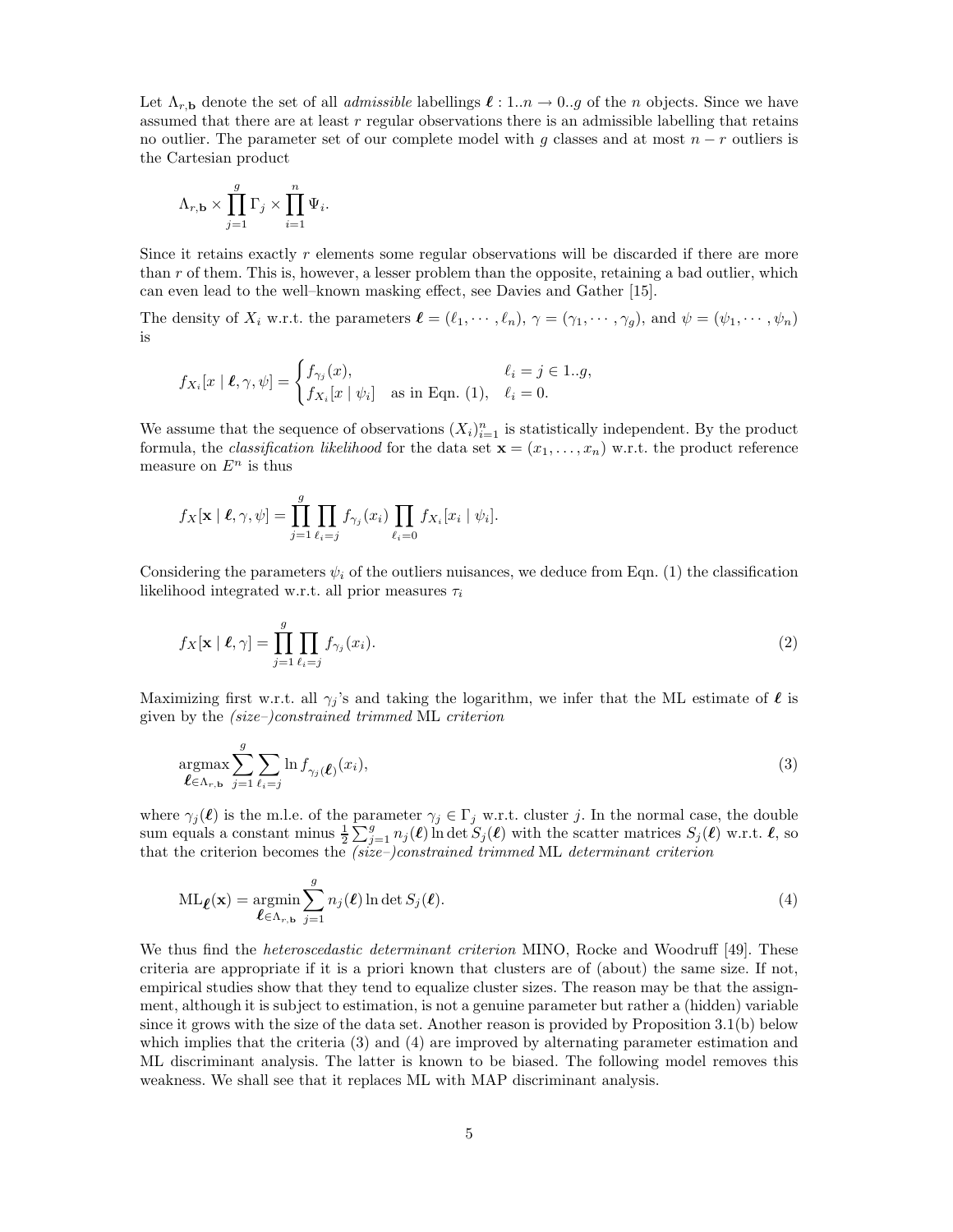In order to account for *unequal* cluster sizes, we assume that the populations  $j \in 1..g$  are "switched" on" independently and with probability  $0 < p_j < 1$ ,  $\sum_{j=1}^g p_j = 1$ , for sampling the regular observations. The formula of total probability implies that the regular observations are distributed according to the mixture with density  $\sum_{j=1}^{g} p_j f_{\gamma_j}$ . For this reason, the probabilities  $p_j$  are called the mixture rates or mixture proportions. We use a mixed ML and MAP estimator, ML w.r.t. the mixing rates  $\mathbf{p} = (p_1, \dots, p_g)$  and the population parameters  $\gamma$  and MAP w.r.t. the assignment  $\ell \in \Lambda_{r,\mathbf{b}}$ , i.e., we maximize the conditional density  $f[\mathbf{x}, \ell | \mathbf{p}, \gamma]$  w.r.t.  $\mathbf{p}, \gamma$ , and  $\ell$ . Now, the product formula, independence of  $(\mathbf{p}, \ell)$  and  $\gamma$ , and independence of x and p conditional on  $(\ell, \gamma)$  imply

$$
f[\mathbf{x}, \ell | \mathbf{p}, \gamma] = P[\ell | \mathbf{p}, \gamma] f_X[\mathbf{x} | \ell, \mathbf{p}, \gamma] = P[\ell | \mathbf{p}] f_X[\mathbf{x} | \ell, \gamma].
$$
\n(5)

The set of all n–tuples in  $(0,g)^n$  with exactly  $n-r$  zeros carries the modified product  $\Pi[\ell | \mathbf{p}] = \binom{n}{r}^{-1} \prod_{i=1}^{g} p_i^{n_i(\ell)}$  as a probability measure. It is natural to use  $\Pi[\cdot | \mathbf{p}]$  conditional on  $\Lambda_{r,\mathbf{b}}$  as prior P[· | **p**]. Since  $p_j > 0$  for all  $j \in 1..g$ , its normalizing constant  $\Pi[\Lambda_{r,\mathbf{b}} | \mathbf{p}]$  converges to 1 as  $r \to \infty$  by the law of large numbers and, thus,  $P[\ell | p]$  is close to  $\Pi[\ell | p]$  at least for large r. In order to avoid complex expressions, we use the latter and its optimizer  $\mathbf{p}^* = (n_j(\ell)/r)_j$ instead of P[ℓ | p] in Eqn. (5). Taking also partial maxima w.r.t.  $\gamma$  we infer, similarly as in (3), the (size–) constrained trimmed MAP–criterion

$$
\underset{\boldsymbol{\ell} \in \Lambda_{r,\mathbf{b}}}{\operatorname{argmax}} \Big\{ -r \mathcal{H} \Big( \frac{n_1(\boldsymbol{\ell})}{r}, \dots, \frac{n_g(\boldsymbol{\ell})}{r} \Big) + \sum_{j=1}^g \sum_{\ell_i=j} \ln f_{\gamma_j(\boldsymbol{\ell})}(x_i) \Big\}.
$$
\n
$$
(6)
$$

In the normal case, we derive in the same way as we derived criterion  $(4)$  from  $(3)$  the (size–) constrained trimmed MAP determinant criterion

$$
\text{MAP}_{\ell}(\mathbf{x}) = \underset{\ell \in \Lambda_{r,\mathbf{b}}}{\operatorname{argmin}} \left\{ r \mathbf{H}\left(\frac{n_1(\ell)}{r}, \dots, \frac{n_g(\ell)}{r}\right) + \frac{1}{2} \sum_{j=1}^g n_j(\ell) \ln \det S_j(\ell) \right\}.
$$
 (7)

The ML criteria (3) and (4) and the MAP criteria differ in the entropy of the cluster proportions,  $\text{H}\bigl(\frac{n_1(\boldsymbol{\ell})}{r},\ldots,\frac{n_g(\boldsymbol{\ell})}{r}\bigr)$  $\left(\frac{\hat{\ell}}{r}\right)^j = -\sum_{j=1}^g \frac{n_j(\ell)}{r}$  $\frac{(\ell)}{r}$  ln  $\frac{n_j(\ell)}{r}$ . It discourages equal cluster sizes in which case the entropy is maximal. Symons [57] was the first author to propose it in the uncontaminated normal case. On page 38, he notes that its influence may be slightly too large so that spurious, small clusters may arise; see also Section 4.2. We denote the ML and MAP estimates  $ML_{\ell}(x)$  and  $\text{MAP}_{\ell}(\mathbf{x})$  of the assignment also by  $\ell^*$ . The associated estimates of the parameters are  $\gamma_j^* = \gamma_j(\ell^*),$  $m_j^* = m_j(\ell^*) = \overline{x}_{C_j(\ell^*)}$  = the sample mean of the cluster  $C_j(\ell^*)$  (a bar indicates mean values), and  $V_j^* = S_j(\ell^*) = S_{C_j(\ell^*)}$  = the scatter matrix of the cluster  $C_j(\ell^*)$ .

The criteria include a number of special cases. First, any state space  $E$  is allowed, be it discrete or continuous. Second, various statistical models on  $E$  may be used. It is not necessary that each population should belong to the same model. Third, there may be spurious outliers in which case one has to estimate their number, e.g., by varying the value of  $r$ , see Section 4.1. One may also collect noise elements in one cluster by choosing a particular model for them, e.g. a distribution uniform on the convex hull of the data, cf. Fraley and Raftery [18]. In this case choose  $r = n$ . The special case with  $g = 1$  and the normal distribution is Rousseeuw's [50] robust parameter estimator MCD.

We conclude this section with two consistency and robustness properties for normal populations that shed some light on the behavior of the size–constrained, trimmed criteria. Contrary to Pollard  $[46]$  and García-Escudero et al.  $[24]$ , we are here interested in the *population parameters* as opposed to the parameters obtained from "clustering" the mixture in  $q$  parts, see also the discussion in our introduction. Let  $(U_i^{(k)})_{i\geq 1}$ ,  $1 \leq k \leq g$ , be g sequences of centered, standard spherical, normal random vectors, let  $m_k$  and  $V_k$ ,  $1 \le k \le g$ , be vectors and positive definite matrices, respectively, and put  $X_i^{(k)} = \sqrt{V_k}U_i^{(k)} + m_k$ . Of course,  $X_i^{(k)} \sim N_d(m_k, V_k)$ . Furthermore, let  $X_i^{(0)}$ ,  $i \geq 1$ , be outliers as in (SV<sub>o</sub>). All vectors  $U_i^{(k)}$  and  $X_i^{(0)}$  are supposed to be independent so that all  $X_i^{(k)}$  $i^{(k)}$ 's are independent, too.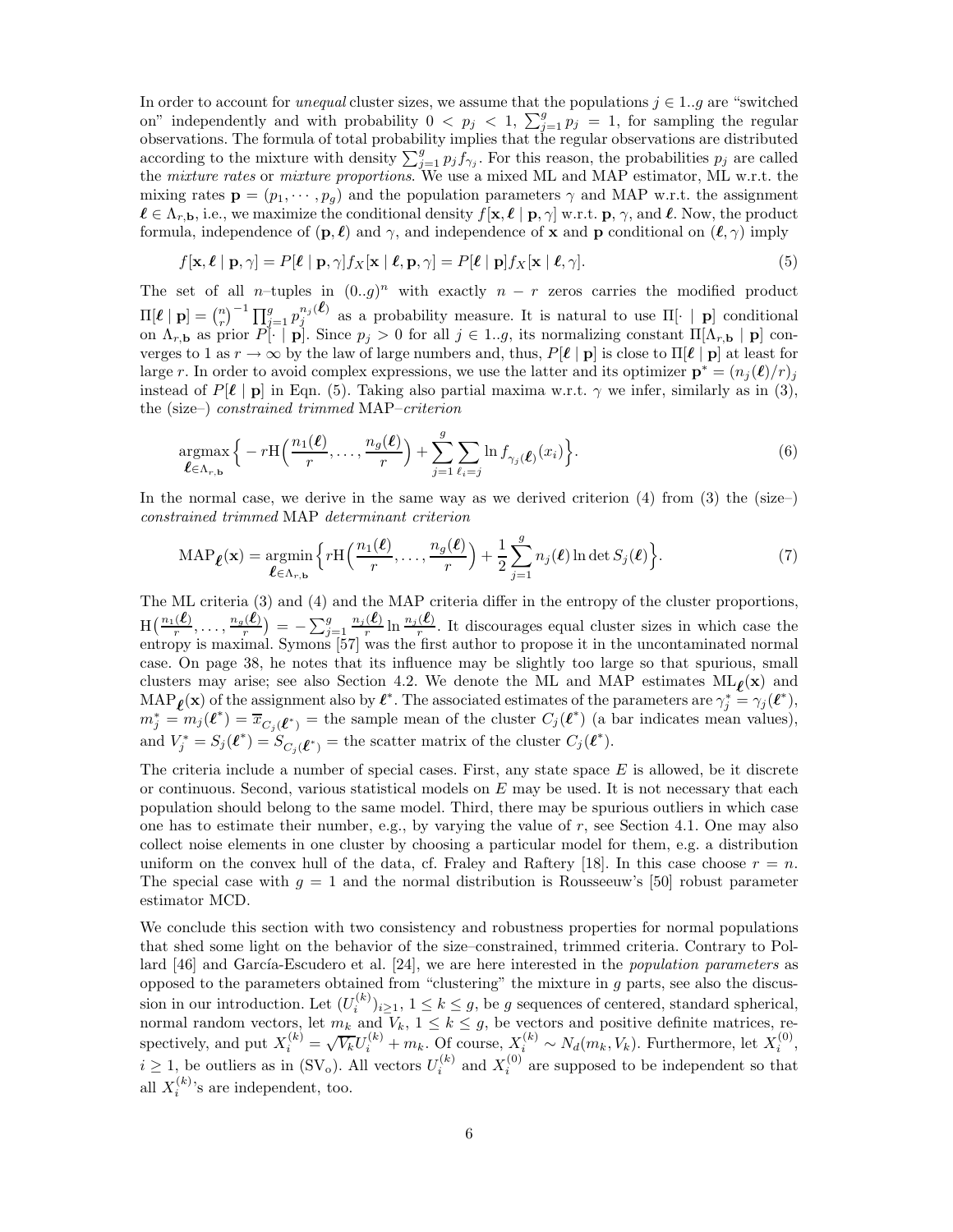Let the random cluster sizes,

$$
\mathbf{N} = (N_1, \dots, N_g) : (\Omega, P) \longrightarrow \{ (n_1, n_2, \dots, n_g) \in \mathbb{N}^g \mid n_1 + \dots + n_g = r, n_k \ge b_k \},\
$$

be independent of the sequences  $(X_i^{(0)}$  $\binom{0}{i}_i, \ldots, \binom{X_i^{(g)}}{i}$  $\binom{g}{i}_i$  and multinomial with parameters r, g, and  $(p_1, \dots, p_g), p_k > 0, \sum_k p_k = 1$ , conditioned on  $N_k \ge b_k, k \in 1..g$ . We consider the data set  $\mathbf{X} = (X_1, \ldots, X_n) = (X_1^{(1)}, \ldots, X_{N_1}^{(1)}, X_1^{(2)}, \ldots, X_{N_2}^{(2)}, \ldots, X_1^{(g)}, \ldots, X_{N_g}^{(g)}, X_1^{(0)}, \ldots, X_{n-r}^{(0)})$  of r "regular" observations  $(X_1, \ldots, X_r) = (X_1^{(1)}, \ldots, X_{N_g}^{(g)})$  and  $(n-r)$  "outliers"  $(X_{r+1}, \ldots, X_n) =$  $(X_1^{(0)},\ldots,X_{n-r}^{(0)}).$ 

For  $\ell \in \Lambda_{r,\mathbf{b}}$ , we denote the (random) mean vector, SSP matrix, and scatter matrix of  $C_i(\ell)$  by  $\overline{X}_j(\boldsymbol{\ell}), W_j(\boldsymbol{\ell}), \text{ and } S_j(\boldsymbol{\ell}), \text{ respectively, } j \in 1..g.$ 

### 2.1 Theorem

Let the statistical setup be normal as described above. Assume  $b_j \ge (g+1)d+1$  (and  $r \ge \sum b_j$ ).

(a) P–a.s., the estimates  $\ell_{(r)}^* = ML_{\ell}(\mathbf{X})$  (or  $\ell_{(r)}^* = MAP_{\ell}(\mathbf{X})$ , cf. (4) and (7)) of the assignment for fixed  $r$  are eventually correct as

(i)  $\|m_j - m_k\| \to \infty$ ,  $1 \le j < k \le g$ ,

(ii)  $||m_j - X_i^{(0)}|| \to \infty$ ,  $j \in 1..g, i \in 1..(n-r)$ , and

(iii) the d–dimensional volume spanned by any  $d+1$  outliers diverges to infinity.

(b) For all  $j \in 1..g$ , we have P-a.s.

$$
\lim_{r \to \infty} \lim_{(i), (ii), (iii)} (m_j(\ell_{(r)}^*) - m_j) = 0, \quad \lim_{r \to \infty} \lim_{(i), (ii), (iii)} V_j(\ell_{(r)}^*) = V_j.
$$

(c) If there are no outliers,  $r = n$ , then it is sufficient to require  $b_j \geq gd + 1$  and (ii) and (iii) are dropped.

**Proof.** For all  $j \in 1..g$ ,  $k \in 0..g$ , let  $C_{jk} = C_{jk}(\ell)$  denote the subset of  $C_j(\ell)$  consisting of observations of the form  $X_1^{(k)},...,X_{N_k}^{(k)}, k \geq 1$ , or of outliers if  $k = 0$ . By  $\overline{X}_{jk}(\ell)$  and  $S_{jk}(\ell)$ we denote the (random) mean vector and scatter matrix, respectively, of  $C_{jk}(\ell)$  if this set is not empty. The proof of the theorem is based on the following identity of Steiner's type, the special case of [22], Lemma A.3, applied to the partition  $\{C_{j1}, \ldots, C_{jg}, \{i\}_{i \in C_{j0}}\}$  of  $C_j$ .

$$
W_{j}(\ell) = \sum_{k=0}^{g} \sum_{i \in C_{jk}} (X_{i}^{(k)} - \overline{X}_{j}(\ell)) (X_{i}^{(k)} - \overline{X}_{j}(\ell))^{T}
$$
  
\n
$$
= \sum_{k \in 1..g; \#C_{jk} > 0} \#C_{jk} S_{jk}(\ell)
$$
  
\n
$$
+ \sum_{\substack{1 \leq k < l \leq g \\ \#C_{jk}(\ell) \to \#C_{j\ell}(\ell) > 0}} \frac{\#C_{jk} \cdot \#C_{j\ell}}{\#C_{j}} (\overline{X}_{jk}(\ell) - \overline{X}_{j\ell}(\ell)) (\overline{X}_{jk}(\ell) - \overline{X}_{j\ell}(\ell))^{T}} \qquad (8)
$$
  
\n
$$
+ \sum_{\substack{1 \leq k \leq g; \#C_{jk}(\ell) > 0 \\ i \in C_{j0}}} \frac{\#C_{jk}}{\#C_{j}} (\overline{X}_{jk}(\ell) - X_{i}^{(0)}) (\overline{X}_{jk}(\ell) - X_{i}^{(0)})^{T}
$$
  
\n
$$
+ \sum_{\substack{\{h, i\} \in (C_{j0}^{(0)}) \\ \{h, i\} \in (C_{j0}^{(0)})}} \frac{1}{\#C_{j}} (X_{h}^{(0)} - X_{i}^{(0)}) (X_{h}^{(0)} - X_{i}^{(0)})^{T}.
$$

(a) If the assignment  $\ell$  generates the "natural" partition then the criteria to be maximized in (4) and (7) are finite and remain unchanged as (i), (ii), and (iii). It is therefore sufficient to show that the criteria of all other partitions diverge to  $\infty$  as (i), (ii) and (iii). From the assumption on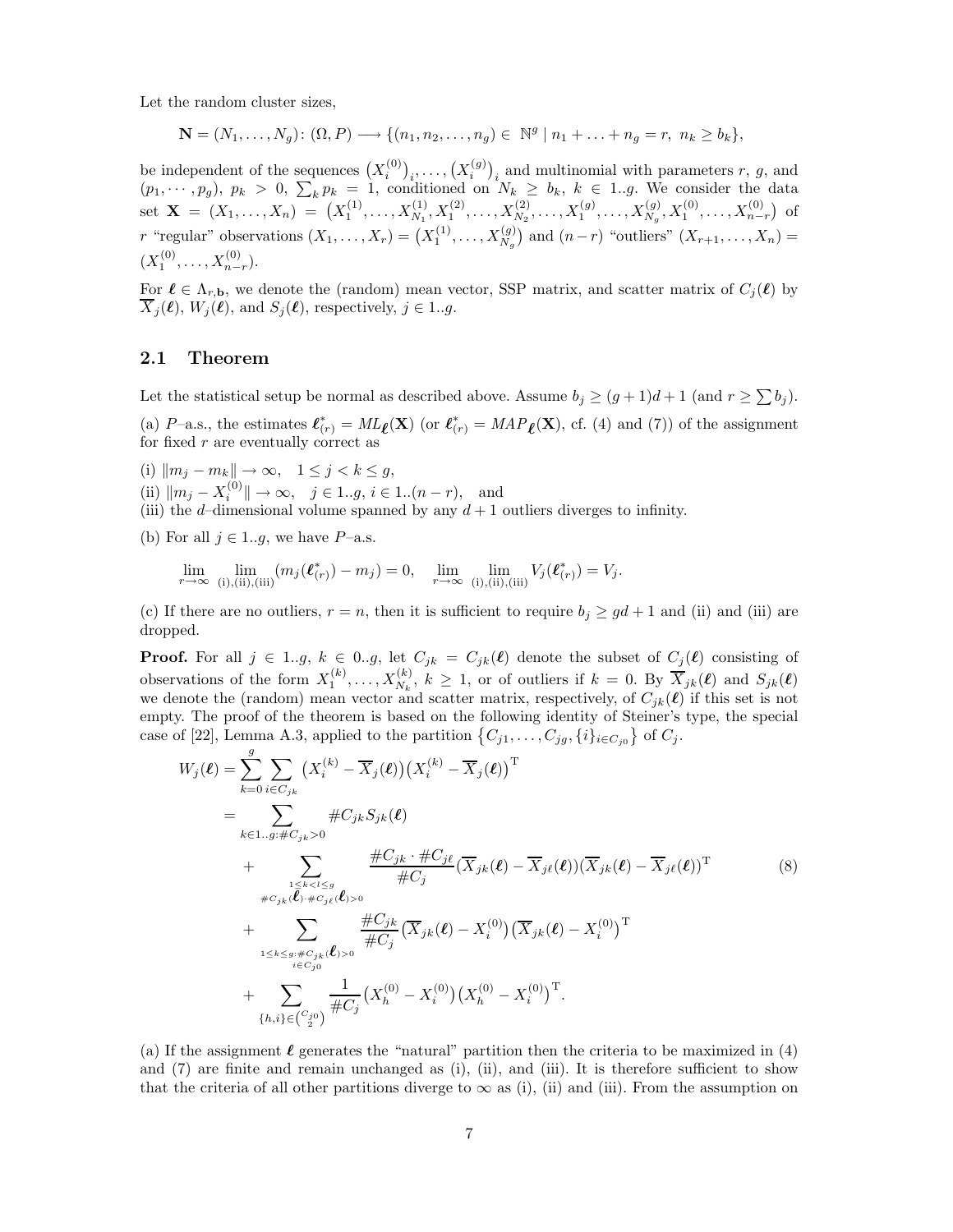$b_j$ , we first infer that each cluster contains at least  $d+1$  objects from some population or  $d+1$ outliers. From this fact and the distributional assumptions, it follows by a standard argument that the determinants of the scatter matrices of all clusters are bounded away from zero,  $P$ –a.s.. By the heteroscedastic determinant criterion (4) it remains, thus, to show that, for each non– natural partition, the determinant of some cluster diverges to  $\infty$  as (i), (ii), and (iii). By what we mentioned before, these partitions are of three types:

- some cluster contains at least  $d+1$  elements of some population together with at least one element of another;
- some cluster contains at least  $d+1$  elements of some population together with at least one outlier;
- some cluster contains at least  $d+1$  outliers.

In the first case, let  $C_j$  be a cluster such that  $\#C_{ik} \geq d+1$  for some population  $k \in 1..g$  and at least one element from population  $\ell \neq k$ . By definition of  $X_i^{(j)}$ , we have

$$
\overline{X}_{jk}(\boldsymbol{\ell}) - \overline{X}_{j\ell}(\boldsymbol{\ell}) = \sqrt{V_k} \ \overline{U}_{jk}(\boldsymbol{\ell}) + m_k - \sqrt{V_\ell} \ \overline{U}_{j\ell}(\boldsymbol{\ell}) - m_l,
$$
\n(9)

where  $\overline{U}_{jk}(\ell)$  is the mean vector of all  $U_i^{(j)}$ 's with  $X_i^{(j)} \in C_{jk}$ . The distributional assumptions imply that  $S_{jk}(\ell)$  is positive definite, P-a.s.. Note that  $S_{jk}(\ell), \overline{U}_{jk}(\ell)$ , and  $\overline{U}_{j\ell}(\ell)$  remain in a bounded set independent of the location parameters m. As a first consequence, if the differences  $m_k - m_l$  tend to infinity then so do the differences  $\overline{X}_{jk}(\ell) - \overline{X}_{j\ell}(\ell)$ , P-a.s.. Moreover, the first two sums on the right of Eq. (8) imply (the symbol  $\succeq$  denotes the Löwner or positive semi–definite ordering on the space of symmetric matrices)

$$
W_j(\boldsymbol{\ell}) \succeq \# C_{jk} \Big( S_{jk}(\boldsymbol{\ell}) + \frac{\# C_{j\ell}}{\# C_j} (\overline{X}_{jk}(\boldsymbol{\ell}) - \overline{X}_{j\ell}(\boldsymbol{\ell})) (\overline{X}_{jk}(\boldsymbol{\ell}) - \overline{X}_{j\ell}(\boldsymbol{\ell}))^{\mathrm{T}} \Big) \succeq S_{jk}(\boldsymbol{\ell}) + \frac{1}{r} (\overline{X}_{jk}(\boldsymbol{\ell}) - \overline{X}_{j\ell}(\boldsymbol{\ell})) (\overline{X}_{jk}(\boldsymbol{\ell}) - \overline{X}_{j\ell}(\boldsymbol{\ell}))^{\mathrm{T}},
$$

so that the estimate  $\det(A + yy^T) \geq (\det A)(1 + y^T A^{-1}y)$  yields

$$
\det W_j(\boldsymbol{\ell}) \geq \det S_{jk}(\boldsymbol{\ell}) \Big( 1 + \frac{1}{r} \big( \overline{X}_{jk}(\boldsymbol{\ell}) - \overline{X}_{j\ell}(\boldsymbol{\ell}) \big)^{\mathrm{T}} S_{jk}(\boldsymbol{\ell})^{-1} \big( \overline{X}_{jk}(\boldsymbol{\ell}) - \overline{X}_{j\ell}(\boldsymbol{\ell}) \big) \Big), \quad P-\text{a.s.}.
$$

Hence, from (9)

$$
\lim_{\substack{\|m_l - m_k\| \to \infty \\ 1 \le l < k \le g}} \det S_j(\boldsymbol{\ell}) = \infty, \quad P\text{-a.s..}
$$

This is the claim in the first case.

In the second case, let  $C_j$  be a cluster that contains  $\geq d+1$  elements from population k and at least one outlier  $X_i^{(0)}$ . The first and third sums on the right of (8) show

$$
W_j(\boldsymbol{\ell}) \succeq \#C_{jk}\Big(S_{jk}(\boldsymbol{\ell}) + \frac{1}{\#C_j}(\overline{X}_{jk}(\boldsymbol{\ell}) - X_i^{(0)})(\overline{X}_{jk}(\boldsymbol{\ell}) - X_i^{(0)})^{\mathrm{T}}\Big).
$$

By (ii), the difference  $m_k - X_i^{(0)}$  is unbounded. As in the first case, one shows that  $\overline{X}_{jk}(\ell) - X_i^{(0)}$ , too, is unbounded. This fact implies again det  $S_i(\ell) \to \infty$ .

In the third case, let cluster  $C_i$  contain  $d+1$  outliers. From (iii) and [22], Lemma 4.1, we infer that the determinant of their scatter matrix diverges to  $\infty$  and, by the last sum on the right of (8), we have again det  $S_i(\ell) \to \infty$ . This proves Claim (a).

(b) Part (a) implies that, for fixed  $r \ge \sum_j b_j$  and all  $j \in 1..g$ , the optimal assignment  $\ell^*_{(r)}$  satisfies  $P$ –a.s. eventually as (i), (ii), and (iii)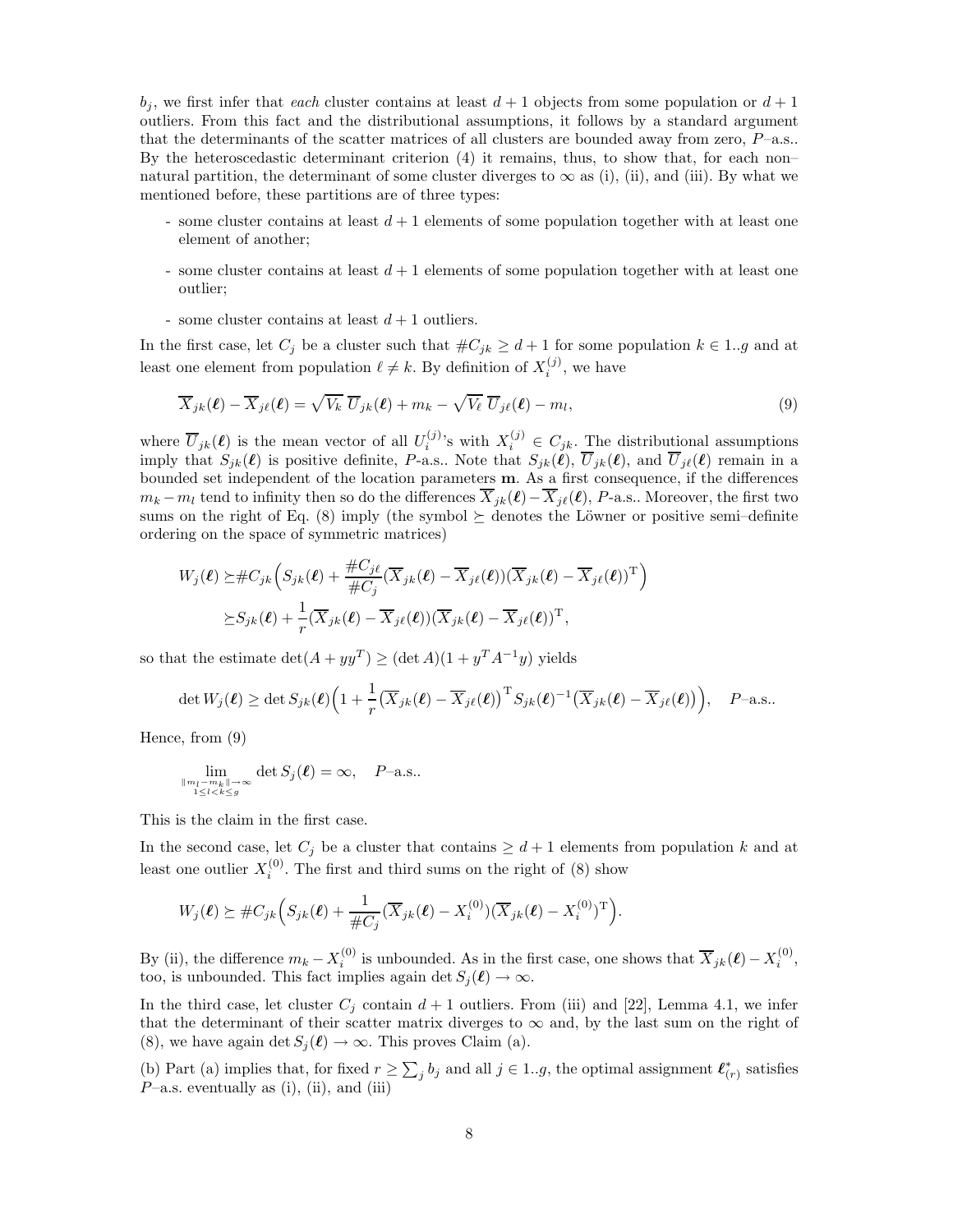$$
m_j(\ell_{(r)}^*) = \overline{X}_j(\ell_{(r)}^*) = \frac{1}{N_j} \sum_{i=1}^{N_j} X_i^{(j)},
$$
\n(10)

$$
V_j(\ell_{(r)}^*) = S_j(\ell_{(r)}^*) = \frac{1}{N_j} \sum_{i=1}^{N_j} \left( X_i^{(j)} - \overline{X}_j(\ell_{(r)}^*) \right) \left( X_i^{(j)} - \overline{X}_j(\ell_{(r)}^*) \right)^{\mathrm{T}}.
$$
\n(11)

Let  $j \in 1..g$ . The strong law implies  $\lim_{r \to \infty} \frac{N_j}{r} = p_j > 0$  and, hence,  $\lim_{r \to \infty} N_j = \infty$ ,  $P-\text{a.s.}$ . From Eqns. (10) and (11), it follows again by the strong law

$$
\lim_{r \to \infty} (m_j(\ell_{(r)}^*) - m_j) = \lim_{r \to \infty} (\overline{X}_j(\ell_{(r)}^*) - m_j) = 0 \quad \text{and}
$$
\n
$$
\lim_{r \to \infty} V_j(\ell_{(r)}^*) = \lim_{r \to \infty} S_j(\ell_{(r)}^*) = V_j,
$$
\n
$$
P\text{-a.s.. This is Claim (b).}
$$

Condition  $2.1(a)(iii)$  says that we have actually outliers and not "inliers".

In the normal case, the criteria (4) and (7) work if  $b_i \geq d+1$ . In the theorem we need, however, the more stringent condition  $b_i \ge (g+1)d+1$ . The reason is that under the milder condition spurious clusters composed of  $d + 1$  elements of different populations in or close to a hyperplane cannot be avoided under (i), (ii), and (iii). These would appear in an optimal partition rendering Parts (a) and (b) of the theorem incorrect. However, the requirement on  $b_j$  may be relaxed at the cost of restricting the statistical model. This is the content of the following theorem.

## 2.2 Theorem

Assume  $b_j \geq d+1, \kappa > 0, U_i^{(j)}$  $\mathcal{L}_{i}^{(j)}$  as above,  $m_j$  pairwise different,  $X_i^{(j)} = \sqrt{V_j}U_i^{(j)} + \kappa m_j$ ,  $1 \leq j \leq g$ , and let  $X_i^{(0)} = \kappa U_i^{(0)} + \psi_i$  with Lebesgue continuous random vectors  $U_i^{(0)}$ .

(a) P–a.s., the estimates  $\ell^*_{(r)} = ML_{\ell}(\mathbf{X})$  (or  $\ell^*_{(r)} = MAP_{\ell}(\mathbf{X})$ , cf. (4) and (7)) for fixed r are correct if  $\kappa$  is large enough.

(b) For all  $j \in 1..g$ , we have P-a.s.

$$
\lim_{r \to \infty} \lim_{\kappa \to \infty} \frac{1}{\kappa} m_j(\boldsymbol{\ell}_{(r)}^*) = m_j, \quad \lim_{r \to \infty} \lim_{\kappa \to \infty} V_j(\boldsymbol{\ell}_{(r)}^*) = V_j.
$$

**Proof.** A simple geometric argument based on the P-a.s. affine independence of  $d+1$  of the  $U_i^{(j)}$ 's shows that the d–dimensional volume of  $d+1$  mixed observations or of  $d+1$  outliers diverges to  $\infty$  as  $\kappa \to \infty$ . Therefore, an application of [22], Lemma 4.1, shows that the determinants of the scatter matrices of *mixed* clusters or of clusters composed solely of outliers diverge  $P$ –a.s. to  $\infty$  as  $\kappa \to \infty$ . On the other hand, those of clusters composed of a *single* population are independent of  $\kappa$  and P–a.s. > 0. Therefore, an optimal partition must P–a.s. be natural if  $\kappa$  is large enough. This proves Part (a) and the proof of Part (b) is similar to that of Theorem 2.1(b).

Note that Parts (a) of the theorems make a statement on the robustness of the constrained trimmed criteria: if separation is good and if the outliers are sufficiently spread out then they are detected and discarded by the criteria.

## 3 Clustering algorithms

In some rare cases there are simple algorithms for computing the ML estimates of the parameters  $\gamma_i$  given the admissible assignment  $\ell$ . Popular examples are the normal and coin tossing models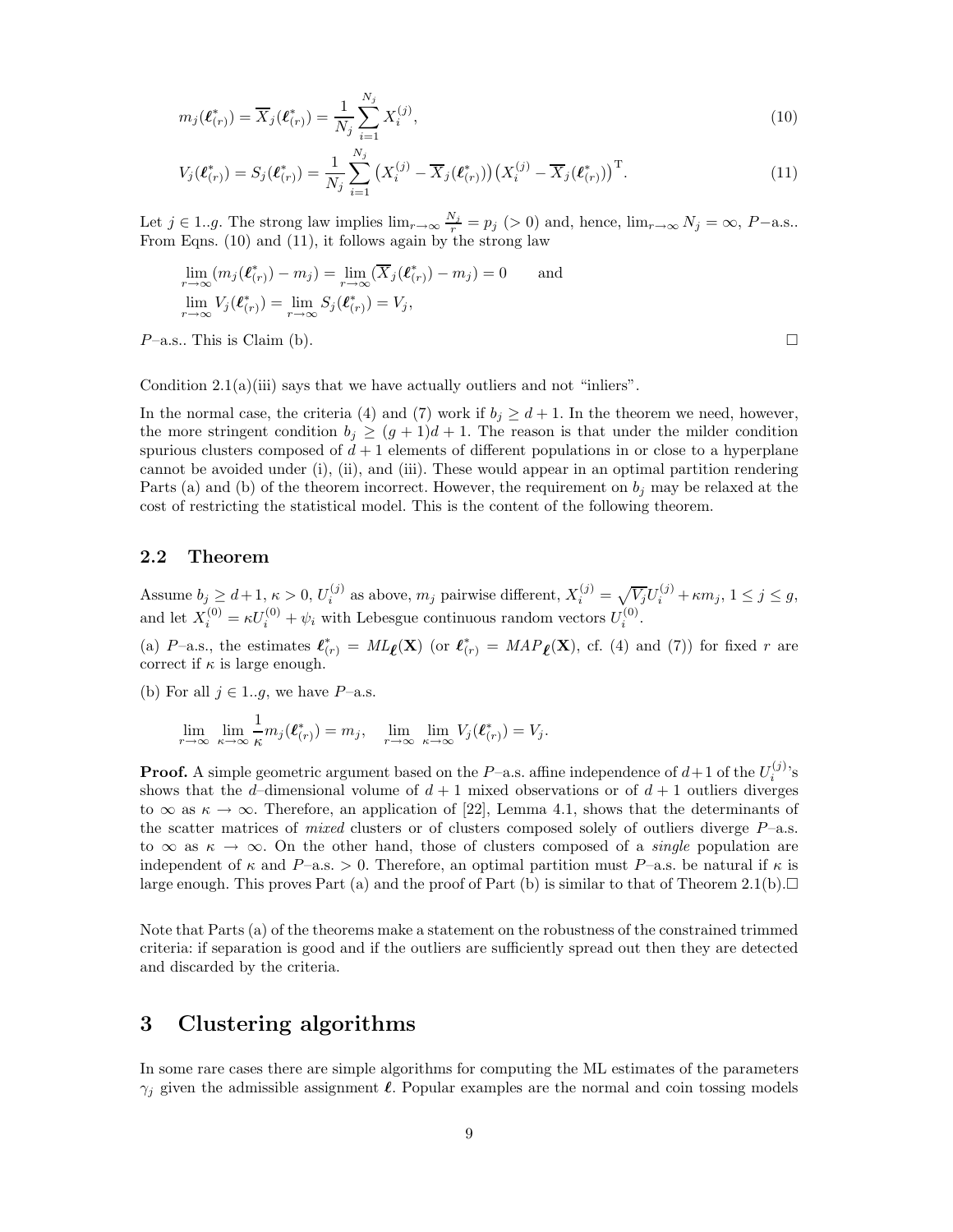where ML estimation reduces to simple summation, see e.g. Criterion  $(4)$ . Even then, maximizing the Criteria (3) and (6) w.r.t. the combinatorial structure of all admissible assignments  $\Lambda_{r,\mathbf{b}}$  is not a simple task. Only for the MCD estimator was it recently shown that optimization can be carried out in polynomial time. In fact, Bernholt and Fischer [7] designed an algorithm of complexity  $\mathcal{O}(n^v)$ ,  $v = d(d+3)/2+1$ , based on elliptical separability of regular objects and outliers. In general, one has recourse to general optimization schemes such as local descent methods combined with multistart or MCMC algorithms, cf. the discussion in [49], Section 3.1 and [65]. A shortcoming of these methods is the need to update the parameters with each move, even the unsuccessful ones. More efficient dedicated algorithms detect whether a move will be successful *before* the parameters are updated. They consist of the iteration of so–called *reduction steps*. Each reduction step combines ML estimation of the parameters  $\gamma_i$  based on the current assignment with the subsequent removal of misfits based on the new parameters. The following proposition states a practicable condition for a new assignment to improve the criterion. It extends a result of Schroeder's [52] to (spurious) outliers and arbitrary cluster sizes. A version for the m.l.e. in the pooled normal case appears in [22].

### 3.1 Proposition

Let  $\ell$  and  $\ell_{\text{new}}$  be two admissible labellings such that

$$
\sum_{j=1}^{g} \sum_{i:\ell_{\text{new},i}=j} \left( \ln n_j(\ell) + \ln f_{\gamma_j(\ell)}(x_i) \right) > \sum_{j=1}^{g} \sum_{i:\ell_i=j} \left( \ln n_j(\ell) + \ln f_{\gamma_j(\ell)}(x_i) \right). \tag{12}
$$

(a) Then  $\ell_{\text{new}}$  strictly improves the MAP–criterion (6) w.r.t.  $\ell$ .

(b) The same holds for the ML criterion (3) after dropping the summand  $\ln n_i(\ell)$  on both sides of Estimate (12).

**Proof.** We give the proof for Case (a), Case (b) is similar. Applying (12), the entropy inequality, and ML estimation in this order, we have the following chain of estimates.

$$
- r \mathcal{H} \left( \left( \frac{n_j(\ell)}{r} \right)_j \right) + \sum_j \sum_{i:\ell_i=j} \ln f_{\gamma_j}(\ell)(x_i)
$$
  
\n
$$
= \sum_j \sum_{i:\ell_i=j} \left( \ln \frac{n_j(\ell)}{r} + \ln f_{\gamma_j}(\ell)(x_i) \right)
$$
  
\n
$$
< \sum_j \sum_{i:\ell_{\text{new},i}=j} \left( \ln \frac{n_j(\ell)}{r} + \ln f_{\gamma_j}(\ell)(x_i) \right)
$$
  
\n
$$
= \sum_j n_j(\ell_{\text{new}}) \ln \frac{n_j(\ell)}{r} + \sum_j \sum_{i:\ell_{\text{new},i}=j} \ln f_{\gamma_j}(\ell)(x_i)
$$
  
\n
$$
\leq \sum_j n_j(\ell_{\text{new}}) \ln \frac{n_j(\ell_{\text{new}})}{r} + \sum_j \sum_{i:\ell_{\text{new},i}=j} \ln f_{\gamma_j}(\ell)(x_i)
$$
  
\n
$$
\leq \sum_j n_j(\ell_{\text{new}}) \ln \frac{n_j(\ell_{\text{new}})}{r} + \sum_j \sum_{i:\ell_{\text{new},i}=j} \ln f_{\gamma_j}(\ell_{\text{new}})(x_i)
$$
  
\n
$$
= -r \mathcal{H} \left( \left( \frac{n_j(\ell_{\text{new}})}{r} \right)_j \right) + \sum_j \sum_{i:\ell_{\text{new},i}=j} \ln f_{\gamma_j}(\ell_{\text{new}})(x_i).
$$

The fact that both sides in the hypothesis of Proposition 3.1 contain the current population parameters  $\gamma_i(\ell)$  substantially reduces the complexity of the optimization. The proposition may be exploited for designing several reduction steps depending on the transitions from  $\ell$  to  $\ell_{\text{new}}$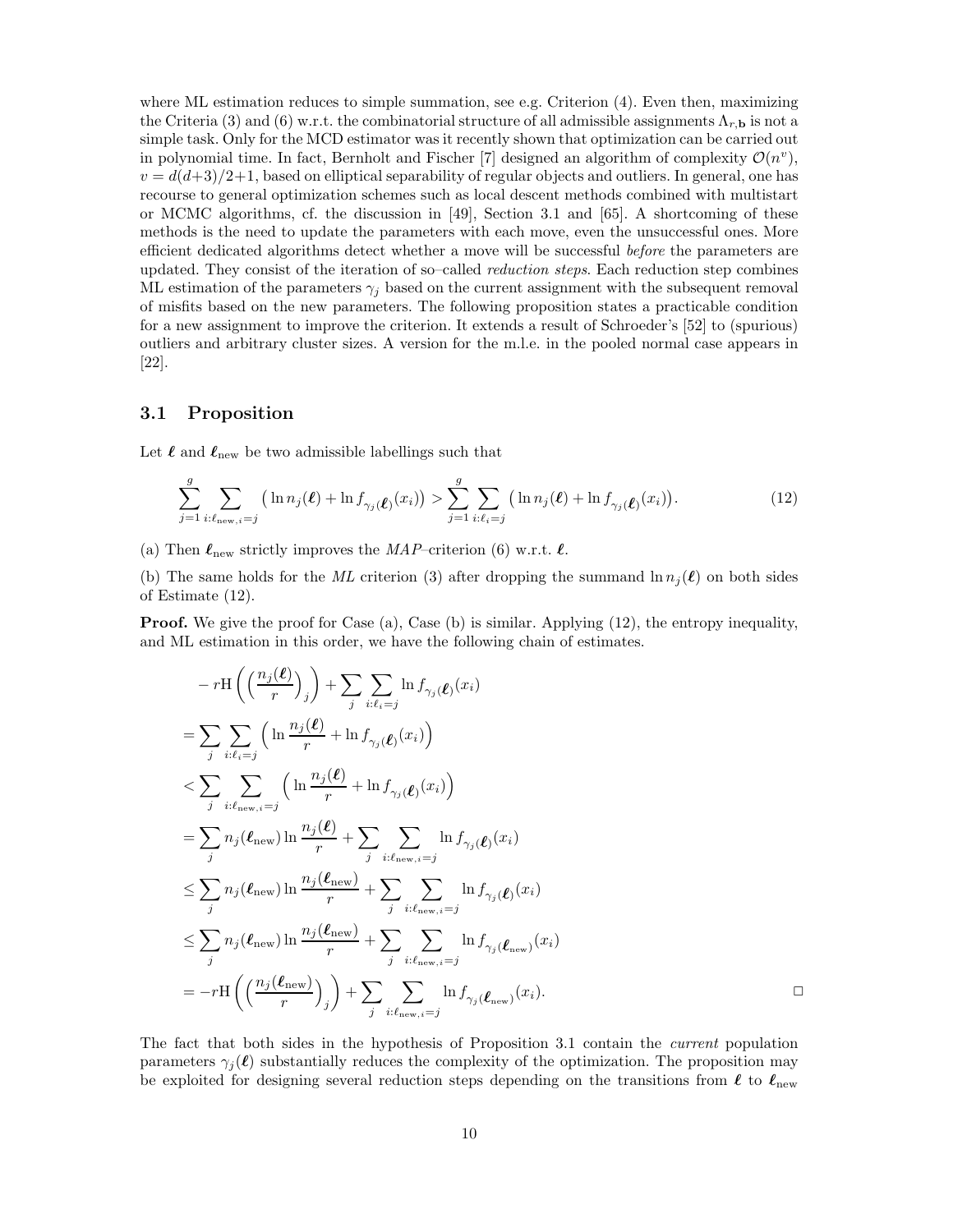employed. The simplest one is defined by elementary moves, the change of an object from a cluster with a surplus of elements to another or the swap of two objects,

(c)  $i : \ell_i \to j,$   $\ell_i$  $i, j \in 1..g, l_i \neq j$ , if the size of cluster  $l_i$  is  $> b_{l_i}$ ; (s)  $i : l_i \to j, k : j \to l_i, \quad l_i \in 0..g, l_i \neq j = l_k \in 1..g.$ 

Both moves conserve admissibility. Combined they make the configuration space  $\Lambda_{r,\mathbf{b}}$  a connected graph. Denote the assignment resulting from move (c) or (s) by  $\ell_{\text{new}}$ . The difference between the left and right sides of (12) is easily computed. We have

$$
u^{(c)}(i,j) = \ln \frac{n_j(\ell)}{n_{\ell_i}(\ell)} + \ln f_{\gamma_j(\ell)}(x_i) - \ln f_{\gamma_{\ell_i}(\ell)}(x_i), \quad \text{and}
$$
  

$$
u^{(s)}(i,j,k) = \begin{cases} \ln f_{\gamma_j(\ell)}(x_i) - \ln f_{\gamma_j(\ell)}(x_k), & l_i = 0, \\ \ln f_{\gamma_j(\ell)}(x_i) - \ln f_{\gamma_{\ell_i}(\ell)}(x_i) + \ln f_{\gamma_{\ell_i}(\ell)}(x_k) - \ln f_{\gamma_j(\ell)}(x_k), & l_i \neq 0. \end{cases}
$$

If the difference is strictly positive for some admissible move then the proposition asserts that the move improves the MAP–criterion  $(6)$ . For the ML criterion  $(3)$  the term involving the cluster sizes is omitted. This leads to the following *reduction step*.

### 3.2 The single–point reduction step

// Input: An admissible labelling  $\ell$ ;

// Output: an admissible labelling  $\ell_{\text{new}}$  with larger criterion or the response "stop".

- 1. Compute the parameters  $\gamma_i(\ell)$  w.r.t.  $\ell$ , using update formulae if possible;
- 2. determine the (admissible) move (c) or (s) with maximal value of  $u^{(c)}$  or  $u^{(s)}$ ;
- 3. if this maximum is  $> 0$  then update  $\ell$  accordingly and return the updated labelling; else respond "stop".

It is possible to stop the maximization in step 2 as soon as some value  $u^{(c)} > 0$  or  $u^{(s)} > 0$  is found.

The proposition suggests also a *multipoint* reduction step for improving the MAP–criterion. It often outperforms the single–point reduction step w.r.t. speed. A naive version is this: Given a labelling  $\ell$ , compute the sizes  $n_i(\ell)$  and the parameters  $\gamma_i(\ell)$  and assign each observation  $x_i$  to the cluster  $j = \ell_{\text{new},i}$  with maximum value  $\ln n_j(\ell) + \ln f_{\gamma_j(\ell)}(x_i)$ . If the sum of the largest r of these numbers exceeds the sum for the original labelling then the proposition assures us that the new labelling  $\ell_{\text{new}}$  has larger MAP–criterion (6) provided it is admissible. A similar statement is true for the ML criterion (3) (drop the numbers  $n_i(\ell)$ ). This is the main scheme of an efficient estimation procedure. As an advantage over a single–point reduction step it allows to explore the whole data set without updating the parameters after each successful reassignment of a single point. Since  $\sum_{n_j}^{\infty}$  $\frac{f(x)}{f(x)} f_{\gamma_j}(\ell)(x_i)$  is just the posterior density given the parameters of the current labelling used in discriminant analysis, the step is intuitively appealing since it assigns each observation to the class determined by the MAP (or ML) discriminant rule w.r.t the current parameters.

Unfortunately, in the present heteroscedastic case, the naive procedure just described does not guarantee admissibility of the new assignment, in particular if there is a small cluster or if the constraints  $b_j$  are large. This is contrary to the homoscedastic case where deficient or even empty clusters do not prevent a partition from being admissible. This fact renders the above procedure often unstable. In order to ensure admissibility, the multipoint reduction step actually requires solving the following *constrained* optimization problem.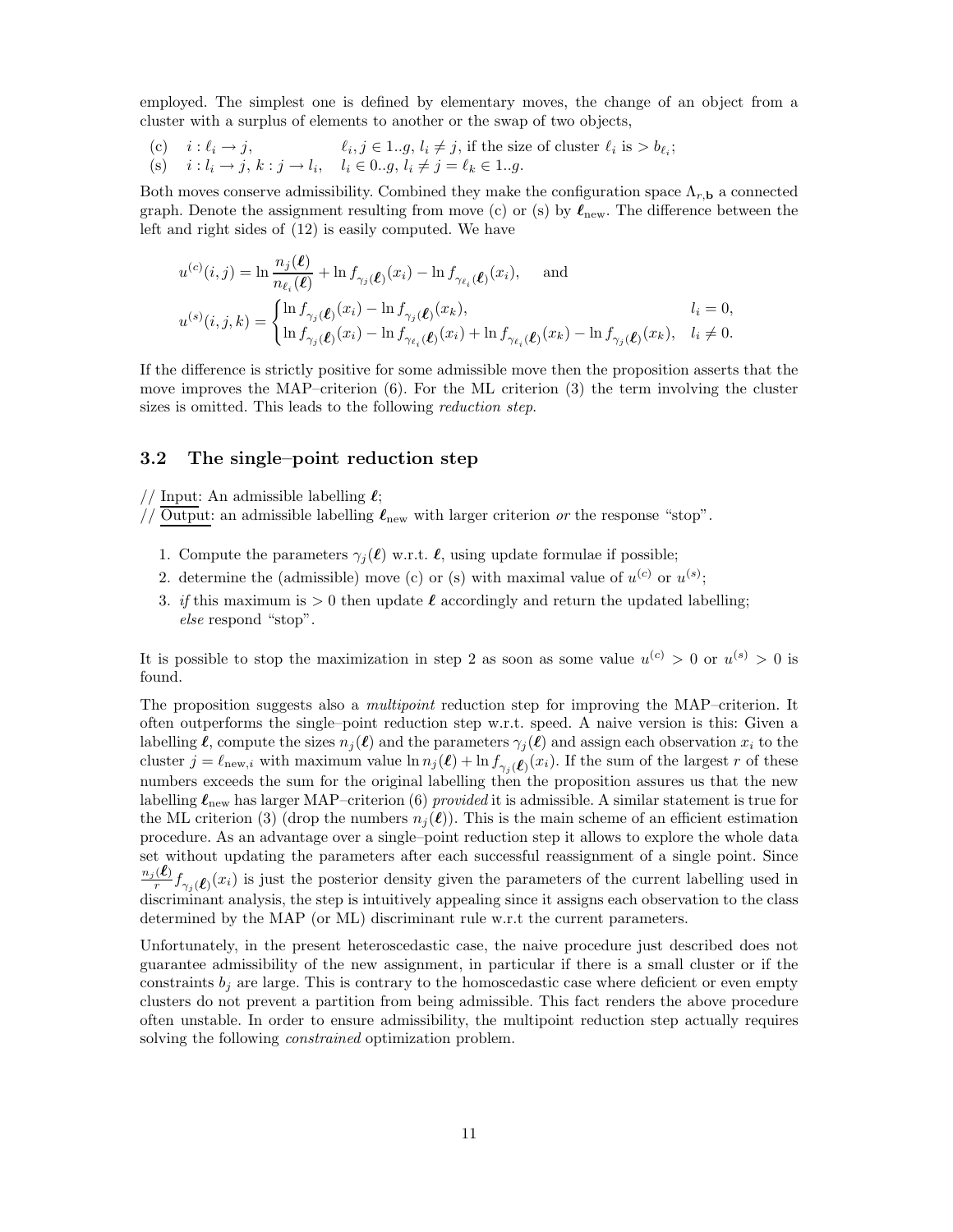### 3.3 The multipoint optimization problem

For given numbers  $n_j$  and parameters  $\gamma_j$ , maximize  $\sum_{i:\ell_i\neq 0} (\ln n_{\ell_i} + \ln f_{\gamma_{\ell_i}}(x_i))$  over all admissible labellings  $\ell = (\ell_1, \ldots, \ell_n)$ , i.e., subject to the constraints

$$
\begin{aligned} &\# \{ i \in 1..n \mid \ell_i = j \} \ge b_j, \quad j \in 1..g, \quad \text{ and } \\ &\# \{ i \in 1..n \mid \ell_i = 0 \} = n - r. \end{aligned}
$$

This looks like a difficult problem at first sight. Yet it belongs to the class of problems known to be tractable in computer science. In fact, we will show in Appendix A that finding the labelling  $\ell$  may be transformed to finding some binary assignment matrix **z** by means of a certain  $\lambda$ -assignment problem which we now describe. The parameters of the problem are the weights

$$
u_{i,j} = \ln n_j + \ln f_{\gamma_j}(x_i), \quad i \in 1..n, \ j \in 1..g,
$$
\n(13)

and the constraints  $b_j$ ,  $j \in 1..g$ . The transformed problem uses an artificial  $(g + 1)$ th class with associated weights

$$
u_{i,g+1} = \max_{j \in 1..g} u_{i,j}.
$$

This class serves to accommodate the excess members w.r.t. the constraints  $\geq b_j$  of the g natural classes. The discarded elements do not need weights  $u_{i,0}$ ; they could be put to any constant value if necessary, e.g. 0. The announced  $\lambda$ -assignment problem is

$$
(\lambda A) \sum_{i=1}^{n} \sum_{j=1}^{g+1} u_{i,j} z_{i,j} \text{ maximal over all matrices } \mathbf{z} \in \mathbb{R}^{n \times (g+2)} \text{ subject to the constraints}
$$

$$
\begin{cases} \sum_{j} z_{i,j} = 1, & i \in 1..n, \\ \sum_{i} z_{i,0} = n-r, \\ \sum_{i} z_{i,j} = b_j, & j \in 1..g, \\ \sum_{i} z_{i,g+1} = r - \sum b_j, & i \in 1..n, j \in 0..(g+1). \end{cases}
$$

A matrix **z** that satisfies the constraints of  $(\lambda A)$  will be called *feasible*. Contrary to an admissible solution, a feasible solution is defined by equalities instead of inequalities.

According to Appendix A,  $(\lambda A)$  has a binary solution  $z^*$  with exactly one entry 1 in each line, a fact that justifies the name assignment matrix. Moreover, we show in Appendix A that the assignment matrix  $z^*$  induces a solution  $\ell^*$  to the multipoint optimization problem, namely

$$
\ell_i^* = \begin{cases} j, & \text{if } \mathbf{z}_{i,j}^* = 1 \text{ and } j \le g, \\ \text{the natural class of } i, & \text{if } \mathbf{z}_{i,g+1}^* = 1; \end{cases} \tag{14}
$$

here, the "natural class" of object i is  $\arg\max_{i\in 1..q} u_{i,j}$ .

Appendix B is devoted to a survey on efficient algorithms for solving  $(\lambda A)$ . We note that simultaneous lower and upper constraints  $b_j \leq n_j \leq c_j$ , and hence equality constraints, can be treated in a similar way.

Using  $\ell^* = (\ell_1^*, \ldots, \ell_n^*)$  as  $\ell_{\text{new}}$  in Proposition 3.1, we obtain the following multipoint reduction step.

### 3.4 The multipoint reduction step

// Input: An admissible labelling, its parameters  $\gamma_j(\ell)$ , and its criterion;

// Output: an admissible labelling  $\ell_{\text{new}}$  with its parameters and (larger) criterion or the response "stop".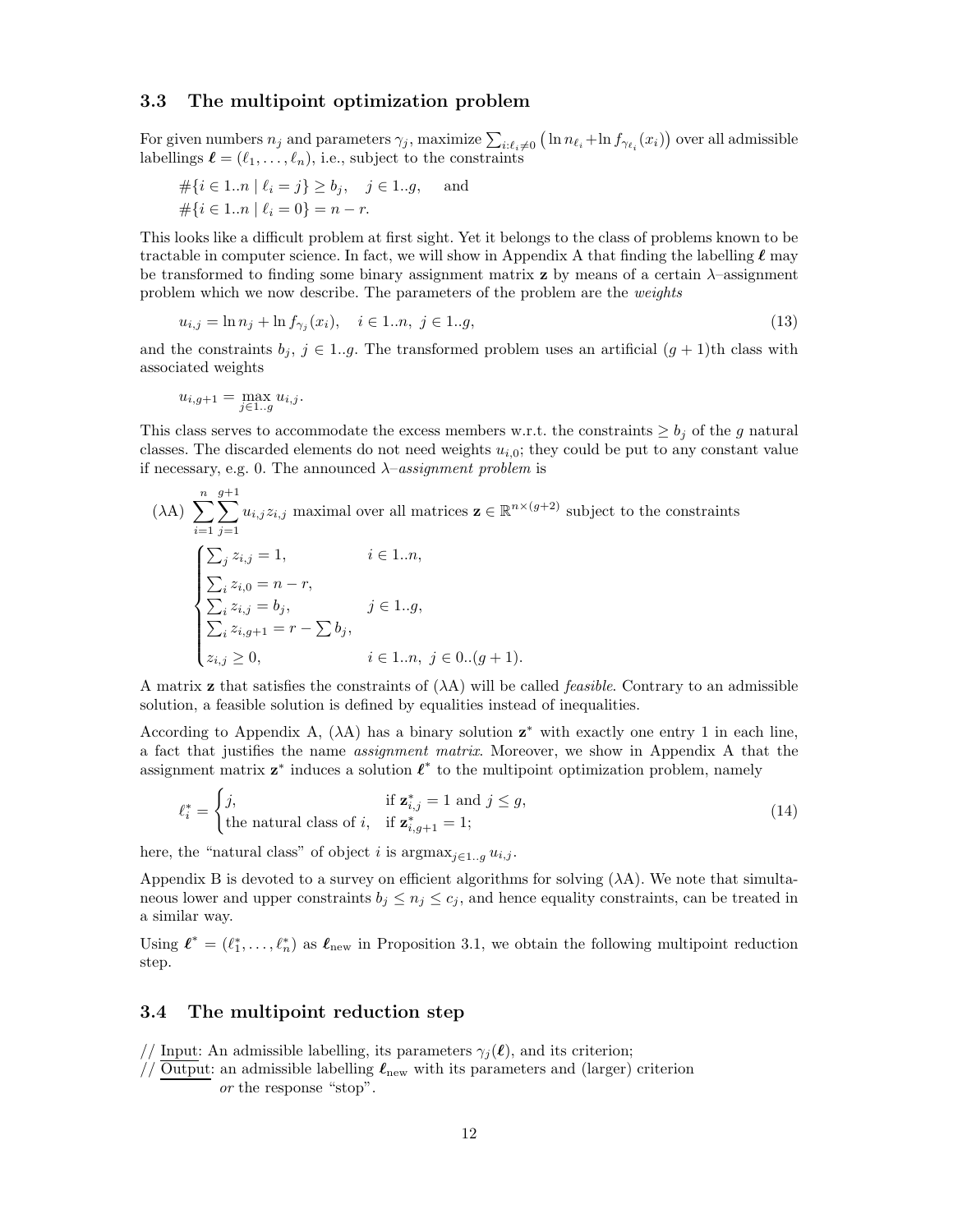1. solve the  $\lambda$ -assignment problem  $(\lambda A)$  with weights

$$
\begin{cases} u_{i,j} = \ln n_j(\boldsymbol{\ell}) + \ln f_{\gamma_j(\boldsymbol{\ell})}(x_i), & j \in 1..g, \\ u_{i,g+1} = \max_{j \in 1..g} u_{i,j}, \end{cases} \quad i \in 1..n;
$$

- 2. determine the optimal assignment according to Eqn. (14);
- 3. compute parameters and criterion of this assignment;
- 4. if the criterion has improved, return it together with this solution and its parameters; else "stop".

A reduction step is the combination of parameter estimation and discriminant analysis. In this sense, the multipoint reduction step may be viewed as a combination of parameter estimation and constrained discriminant analysis. The transportation problem in connection with constrained discriminant analysis appears already in Tso et al. [62]. These authors deal with automatic chromosome classification using the constraints to ensure the correct number of chromosomes of each class in a biological cell. An application of  $\lambda$ –assignment to a constrained, least–squares clustering problem with fixed cluster centers and sizes appears in Aurenhammer et al. [4].

## 3.5 Overall algorithms

Reduction steps receive a labelling and improve it according to Proposition 3.1. Their iteration thus gradually increases the criterion. Since there are only finitely many labellings the iteration must stall after a finite number of steps with the "stop" signal. This process takes typically a few or a few tens of reduction steps. The returned partition is one proposal for the requested solution. It is self–consistent in the sense that it reproduces its parental parameters. While an optimum of the *criterion* shares this property, the solution obtained from a single iteration does, in general, not optimize the criterion. In fact, clustering is known to be NP–hard, see Garey and Johnson [25], and we cannot expect to find an optimal solution at all except in simple cases. All we can seek is a solution with a large value of the criterion in the time available. In many cases this is even sufficient. It can be achieved by application of the multistart method, e.g. with random initial labellings. Of course, the number of replications that lead to a solution near the optimum depends heavily on the size and structure of the data set, on the initial labellings, on the parameters g and  $r$ , and on the statistical model chosen. As a rule of thumb, we begin with a minimum number of replications, say 1000, dynamically extending this number to at least ten times the number needed for the last record. So, if the last record among the first 1000 replications was at replication 30, we stop at 1000 hoping that no new record will appear later. If it was at 900, we run the algorithm for at least 9000 replications, and so on. If this procedure does not stop in the time available then use the last record.

A word is in order concerning the choice of the lower bounds  $b_j$  which appear as additional parameters of the algorithm. In order to reduce the number of parameters, we set all  $b_i$ 's to the same value, b. The value for b itself must be detected by experiment. Starting with a low value, say  $d+1$ , we raise b until the size of the smallest cluster is substantially larger than b. Solutions  $\ell$  satisfying  $\min_i n_i(\ell) = b$  are in most cases forced and undesirable. This method will, of course, not detect small clusters which are then found among the discarded elements.

Reduction steps can also be based on heuristics, cf. App. B.2. However, since they need not improve the criterion, they do not necessarily terminate at a self–consistent solution. Iteration of single– point or (heuristic or exact) multipoint reduction steps thus gives rise to three stable optimization methods for *fixed* numbers of clusters and discarded elements. They produce reasonable solutions even if a cluster tends towards becoming too small by the end of an iteration. The multipoint is superior to the single–point algorithm w.r.t. speed. In complex situations, it is useful to refine the result of a multipoint search by single–point steps or local search.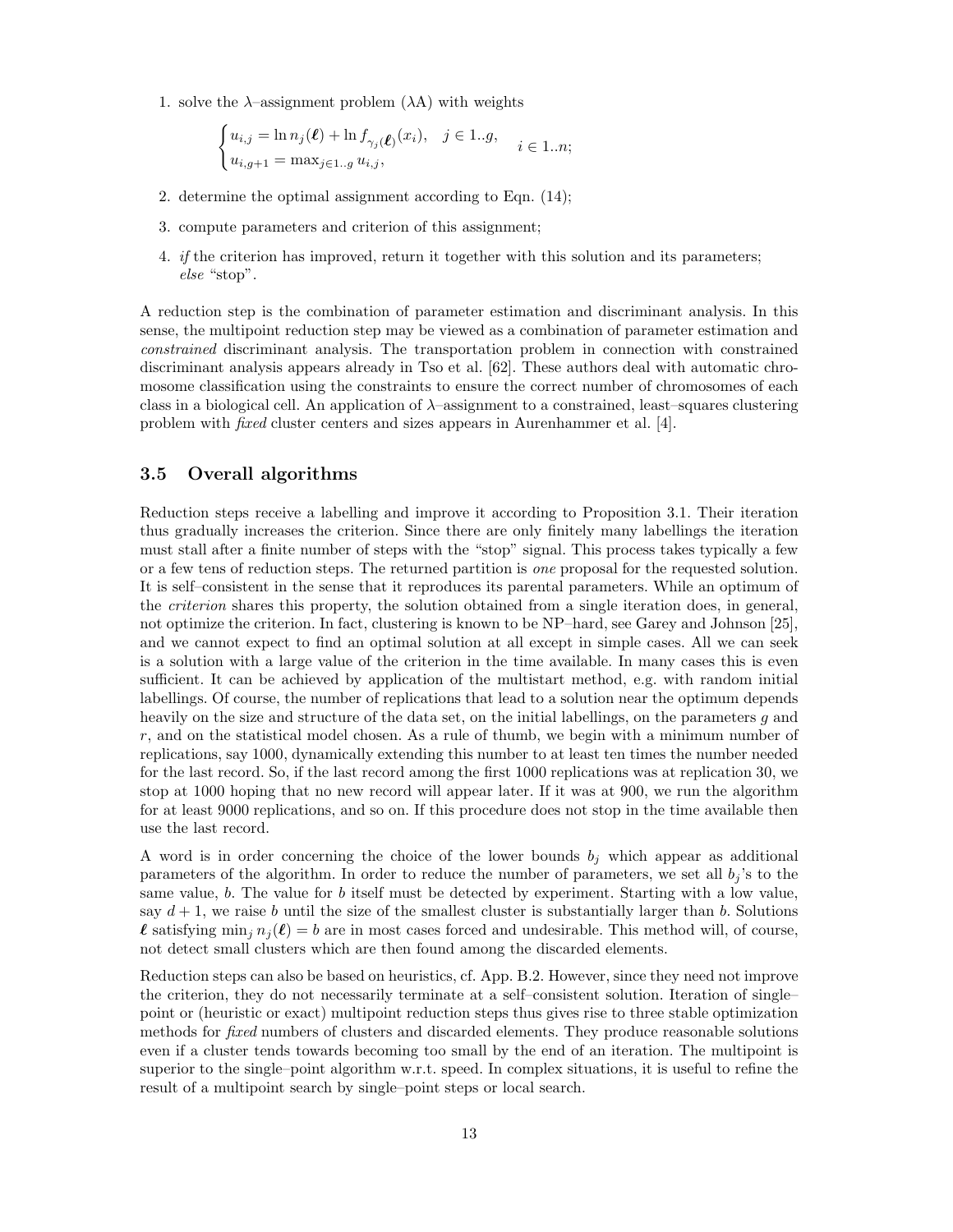Each series of reduction steps needs an initial solution to begin with. We pick a subset of size  $r$  uniformly at random, the retained elements. There exists a simple but sophisticated algorithm that accomplishes just this in one sweep through the data, see Knuth [35], p.136 ff. Moreover, we assign the objects of this set to  $g$  clusters again uniformly at random. The clusters must be large enough to allow estimation of their parameters. In general, this requirement does not pose a problem unless g is large. In this way, the clusters will be of about equal size with very high probability. It follows that the entropy of the mixing rates is large at the beginning making it easier to fulfill Hypothesis (12) of Proposition 3.1. Coleman et al. [12] compare the effectiveness of some initial solutions.

## 4 Number of clusters and number of outliers

## 4.1 Methods

Application of our method needs the parameters  $g$  and  $r$ . The first is the "number of clusters" and the second the number of retained elements which we are now going to use in order to estimate the "number of outliers." There is no unanimous concept of "cluster" or "outlier" and these notions are even overlapping – outliers may be traded for clusters: a sufficient number of "outliers" may give rise to a cluster and it may sometimes even be reasonable to assume the absence of outliers. In the present statistical model, outliers either originate from a rare class of which  $b_i$  elements have not been observed (Rocke and Woodruff [49], Section 4) or they constitute a set whose structure, e.g. shape, is not in harmony with the posited populations. In the first case, the outliers may find some extreme cluster members that complement them to a sufficiently large cluster. The model often accommodates also clusters whose structures do not conform with its populations. Therefore, in both cases, the numbers of clusters and outliers are subject to interpretation.

Nevertheless, intervals containing the two numbers can be a priori given. The parameter estimates may break down under the influence of a single remaining gross outlier and a missing cluster generally forces the algorithm to unite two clusters. It is therefore important to explore sufficiently small values of  $r$  and sufficiently large values of  $q$ . As a first step, establish a table of the optimal solutions w.r.t. the constrained trimmed ML or MAP criterion, see (3) and (6), for all (reasonable) numbers of clusters, g, and all (reasonable) numbers of discarded elements,  $n - r$ . In subsequent steps, reduce these solutions to the one or the few that seem most promising. If, for a given value of q, the number  $r$  is only inessentially smaller than the optimal then each cluster will just loose a few extreme members but the parameters will not be too much affected. It is therefore justified to use a lacunary subset of values r for each  $g$ ; see also Rousseeuw and Van Driessen's [51], Section 5, discussion about the choice of r. If one assumes one or two more clusters than there actually exist then empirical observations show that clusters of minimal sizes  $b_i$  are split off the natural ones by the MAP method without much changing the estimated parameters of the latter.

We have so far reduced the original clustering problem to analyzing a table of potential solutions indexed by the chosen pairs  $(g, n-r)$ . This is a substantial reduction of the complexity of the problem but not yet its solution. If the optimal partition  $\ell^*$  for a pair  $(g, n-r)$  contains outliers then they must show up in at least one cluster. In order to single out those pairs that do not contain outliers we use a multiple-testing procedure. Let  $X^{(j)}$  be the random variable from which  $C_j(\ell^*)$  is sampled and consider a simple test for the hypotheses  $H_0^j: X^{(j)} \sim \gamma_{C_j(\ell^*)}$  = the ML estimate of  $\gamma$  for  $C_j(\ell^*), j \in 1..g$ . It is natural to delete all pairs  $(g, n-r)$  for which the composite hypothesis  $H_0 = \bigcap_j H_0^j$  is rejected. According to Roy's union intersection test, see Mardia et al. [39], Section 5.2.2, this means rejecting  $H_0^j$  for some j at some level of significance, say  $\alpha = 0.1$ . In other words, a pair  $(g, n-r)$  and its optimal solution  $\ell^*$  is kept in this phase if the test rejects none of its clusters. There is a plethora of tests available for the simple hypotheses  $H_0^j$ . We mention tests for goodness of fit of the densities  $f_{\gamma_j}(\ell^*)$  with the clusters  $C_j(\ell^*)$ ,  $j \in 1..g$ , normality tests,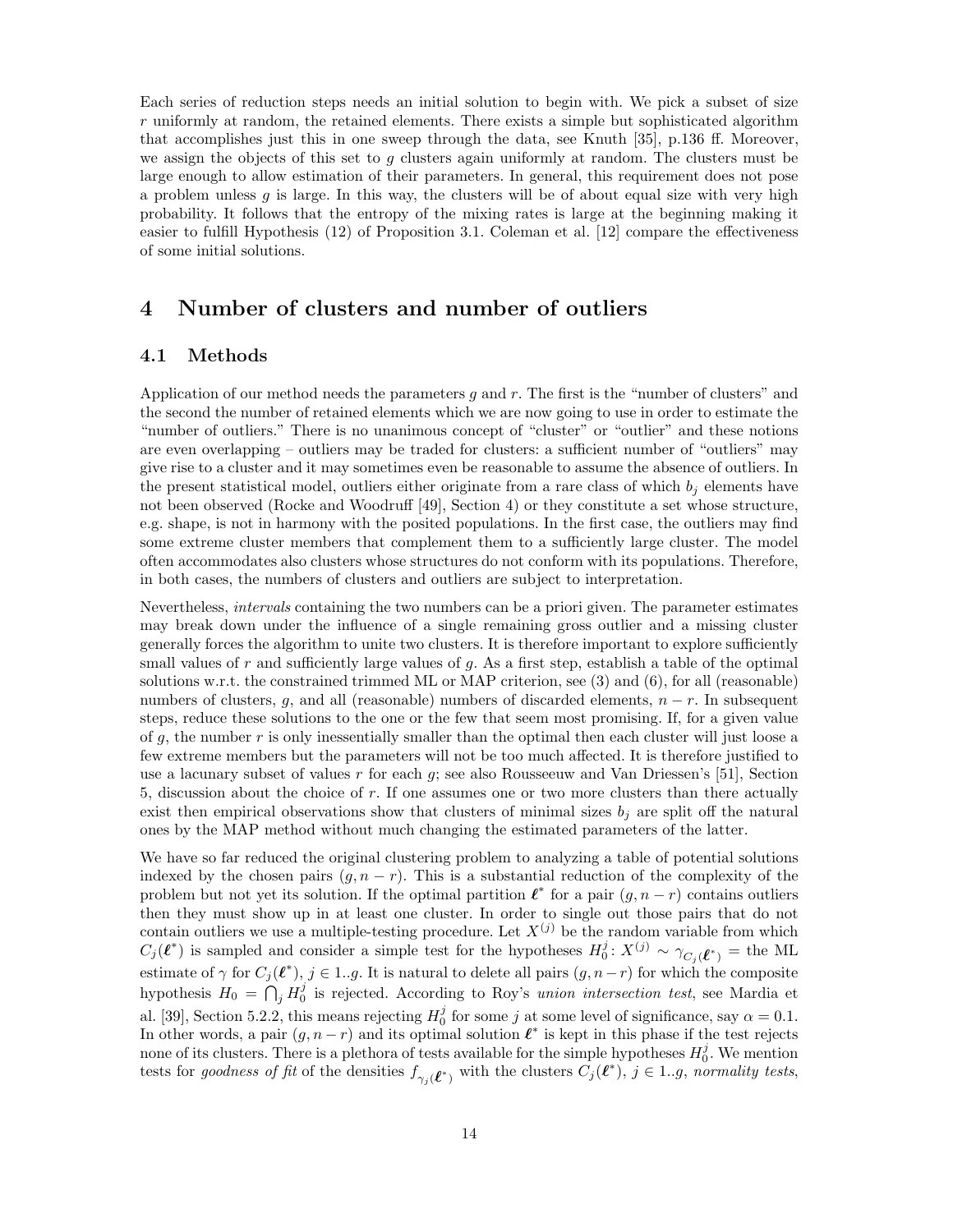see Mecklin and Mundfrom's [41] extensive survey article, and methods for outlier detection or *identification*, see Becker and Gather [6]. If g admits an acceptable pair  $(g, n-r)$ , keep the one with maximum  $r$  as a candidate. There now remains at most one entry per line in the table so that the complexity of the problem is again reduced.

If this procedure leaves no solution at all then the assumptions on the regular populations or the basic assumption that the data set in hand is composed of clusters and outliers is questionable. Otherwise, there are essentially three approaches for selecting the favorite number  $g$ , cf. [42, 27], cluster validation, the so-called elbow criterion, and model selection criteria. Cluster validation may be divided in two branches: tests and validity measures. The classical test, due to Wolfe [64], is a likelihood ratio test for the hypothesis of k clusters against  $(k-1)$  clusters. Bock [9] discusses some significance tests for distinguishing between the hypothesis of a homogeneous population vs. the alternative of heterogeneity. Chen et al. [11] propose a modified likelihood ratio test for  $g = 2$ vs.  $g \geq 3$ . Validity measures are functionals of partitions and usually measure the quality of cluster separation and of cluster cohesion (or "compactness"); see, e.g., Bezdek et al. [8]. Often, the total within–cluster sum of squared distances about the centroids is used as a measure of cohesion and the total between–cluster sum of squared distances for separation; cf. Milligan and Cooper [42] and the abridged presentation of their work by Gordon [27]. The elbow criterion identifies the number of clusters as the location where the decrease of some cluster criterion flattens markedly. For a recent refinement of this method we refer the reader to Tibshirani et al. [58].

Maximum likelihood and maximum a posteriori estimation tend towards a large number of clusters. A model selection criterion counteracts this tendency by subtracting a penalty term from the maximum of the log–likelihood or of the posterior log–density. Schwarz [53] proposed his popular Bayesian Information Criterion (BIC) for exponential families. In the uncontaminated case, its penalty term is  $\frac{q}{2} \cdot \ln n$ , q being the total dimension of the parametric model. There is some practical evidence that supports BIC as a means for estimating the number of clusters of mixture models, too; see the discussion in McLachlan and Peel [40], Ch. 6. Moreover, Kéribin [33] described a family of penalty terms, among them BIC, which asymptotically as  $n \to \infty$  neither over– nor underestimate the correct number of components of a mixture model  $\sum_i \sum_{j=1}^g p_j \ln f_{\gamma_j}$  if the class–conditional populations satisfy certain regularity conditions and the parameters certain constraints. Her interesting result is applicable, e.g., to Gaussian families if the mean values are bounded and if the covariance matrices are bounded below in the Löwner ordering by a positive multiple of the identity matrix. In the case of a mixture,  $q = q(q)$  is  $q - 1$  (for the mixing rates) plus the sum of the dimensions of the g population models.

BIC with this value of  $q$  may be applied also to the MAP Criterion  $(6)$  for normal classification if separation is sufficiently good. Indeed, let  $\ell^*$  be the optimal MAP–assignment and let  $p^*$  and γ <sup>∗</sup> be the optimal mixing rates and population parameters of a mixture model under suitable constraints as in Kéribin's theorem. For any q, the optimal value of Criterion  $(6)$  is no larger than that of the mixture model: Assuming without loss  $r = n$ , we have

$$
-n\mathrm{H}\left(\frac{n_{1}(\ell^{*})}{n},\ldots,\frac{n_{g}(\ell^{*})}{n}\right)+\sum_{j=1}^{g}\sum_{\ell_{i}^{*}=j}\ln f_{\gamma_{j}(\ell^{*})}(x_{i})=\sum_{i}\left\{\ln\frac{n_{\ell_{i}^{*}}(\ell^{*})}{n}+\ln f_{\gamma_{\ell_{i}^{*}}(\ell^{*})}(x_{i})\right\}
$$
\n
$$
=\ln\prod_{i}\frac{n_{\ell_{i}^{*}}(\ell^{*})}{n}f_{\gamma_{\ell_{i}^{*}}(\ell^{*})}(x_{i})\leq\ln\prod_{i}\sum_{j}\frac{n_{j}(\ell^{*})}{n}f_{\gamma_{j}(\ell^{*})}(x_{i})\leq\max_{\mathbf{p},\gamma}\ln\prod_{i}\sum_{j}p_{j}f_{\gamma_{j}}(x_{i})
$$
\n
$$
=\ln\prod_{i}\sum_{j}p_{j}^{*}f_{\gamma_{j}^{*}}(x_{i}).\tag{15}
$$

On the other hand, if the data set is well separated in  $g$  clusters then, at least in the normal case,  $f_{\gamma_j^*}(x_i) \ll f_{\gamma_{\ell_i^*}^*}(x_i)$  for all  $j \neq \ell_i^*$ ,  $1 \leq i \leq n$ ,  $f_{\gamma_{\ell_i^*}^*}(x_i) \approx f_{\gamma_{\ell_i^*}}(\ell^*)(x_i)$ , and  $p_j^* \approx$  $n_j(\boldsymbol{\ell}^*)$  $\frac{(\mathbf{c})}{n}$  for all  $j \in 1..g$ , cf. Theorems 2.1 and 2.2. Hence, the third and the last terms in the above chain almost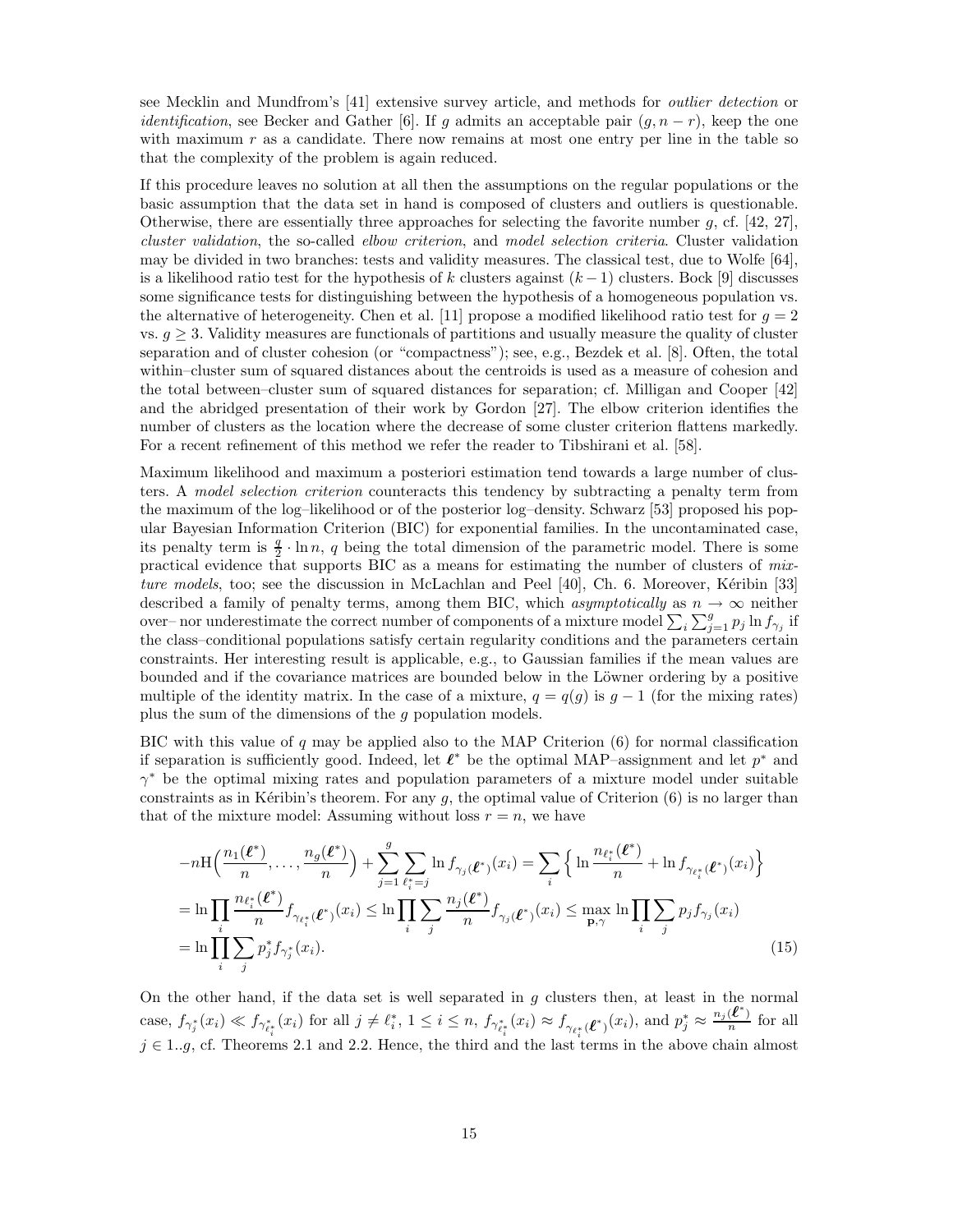meet so that we have, for this g and with  $\gamma_j = (m_j, V_j)$ ,

$$
-n\mathrm{H}\left(\frac{n_1(\ell^*)}{n},\ldots,\frac{n_g(\ell^*)}{n}\right) + \sum_{j=1}^g \sum_{\ell_i^*=j} \ln f_{\gamma_j}(\ell^*)\left(x_i\right) \approx \ln \prod_i \sum_j p_j^* f_{\gamma_j^*}(x_i). \tag{16}
$$

The combination of Ketibin's result with the estimate  $(15)$  and the aproximation  $(16)$  supports BIC as a penalty term also for MAP–partitioning in the case of large data sets and good separation.

Since the number  $r_g$  of observations retained in the favorite partition for g clusters depends on g, it needs to be normalized, e.g. to n. The optimal value of the MAP–criterion  $(6)$  increases approximately linearly with the number  $r$ , asymptotically, at least in the normal case if there is sufficient separation. Indeed, if  $p_1, \ldots, p_q$  are the mixing proportions then,  $P$ –a.s., by Theorem 2.1 or 2.2 and by the law of large numbers,

$$
-H((n_j(\ell^*)/r)_j) + \sum_{j=1}^g \frac{1}{r} \sum_{\ell_i^* = j} \ln f_{\gamma_j}(\ell^*) (x_i) \longrightarrow_{r \to \infty} -H((p_j)_j) + \sum_{j=1}^g \lim_{r \to \infty} \frac{1}{r} \sum_{\ell_i^* = j} \ln f_{\gamma_j}(x_i)
$$
  
= 
$$
-H((p_j)_j) + \sum_{j=1}^g p_j \int f_{\gamma_j}(x) \ln f_{\gamma_j}(x) dx = -H((p_j)_j) - \frac{d}{2} - \sum_{j=1}^g \frac{p_j}{2} \ln \det 2\pi V_j.
$$

Therefore, we propose as model selection criterion with trimming the corrected BIC

$$
\underset{g}{\operatorname{argmax}} \Big\{ -n \operatorname{H} \Big( \frac{n_1(\boldsymbol{\ell}^*)}{n}, \dots, \frac{n_g(\boldsymbol{\ell}^*)}{n} \Big) + \frac{n}{r_g} \sum_{j=1}^g \sum_{\ell_i^* = j} \ln f_{\gamma_j(\boldsymbol{\ell}^*)}(x_i) - \frac{q(g)}{2} \ln n \Big\}.
$$
 (17)

We finally note that Neykov et al. [43] recently proposed a simple method that estimates both parameters at a time, the *trimmed BIC*. They establish a table of BIC values indexed by  $g$  and  $r$ proposing to use the parameter values where the minima w.r.t. g stabilize. Although their criterion is proposed for the mixture model it can be applied to the MAP–criterion as well.

#### 4.2 Experimental studies

We finally illustrate the methods presented in Sections 3.5 and 4.1 with a synthetic, contaminated data set, MLNG, and Anderson's [3] famous four–dimensional Iris Data Set.

| Means                  | [0,0,0]                     | $[-6, 3, 6]$                   | 6, 6, 4                                |  |  |  |  |
|------------------------|-----------------------------|--------------------------------|----------------------------------------|--|--|--|--|
| Covariance<br>matrices | diagonal<br>(9.0, 4.0, 1.0) | 4.0<br>$-3.2$<br>4.0<br>$-0.2$ | 4.0<br>3.2<br>4.0<br>$2\Lambda$<br>2.8 |  |  |  |  |
| Eigenvalues            | 9.0<br>4.0                  | 0.73<br>7.20                   | 9.11                                   |  |  |  |  |
| Cardinalities          | 200                         | 50                             | 50                                     |  |  |  |  |

Table 1: Structures of the three 3D normal populations from which Data Set MLNG is sampled. The eigenvalues of the covariance matrices are also shown. The data set contains 30 additional "outliers" uniformly distributed in the cube  $[-15, 15]^3$ .

The three-dimensional *Data Set MLNG* is sampled from the three normal populations with parameters specified in Table 1. The corresponding mixture appears in McLachlan and Peel [40], p. 218. To this basic data set we add 30 outliers uniformly distributed in the cube  $[-15, 15]^3$ . We set the minimal size constraints  $b_i = d + 1 = 4$ . The clustering according to the trimmed MAP determinant criterion (7) with known numbers of classes and outliers is essentially the original one. The estimated parameters for these input values are shown in Table 2.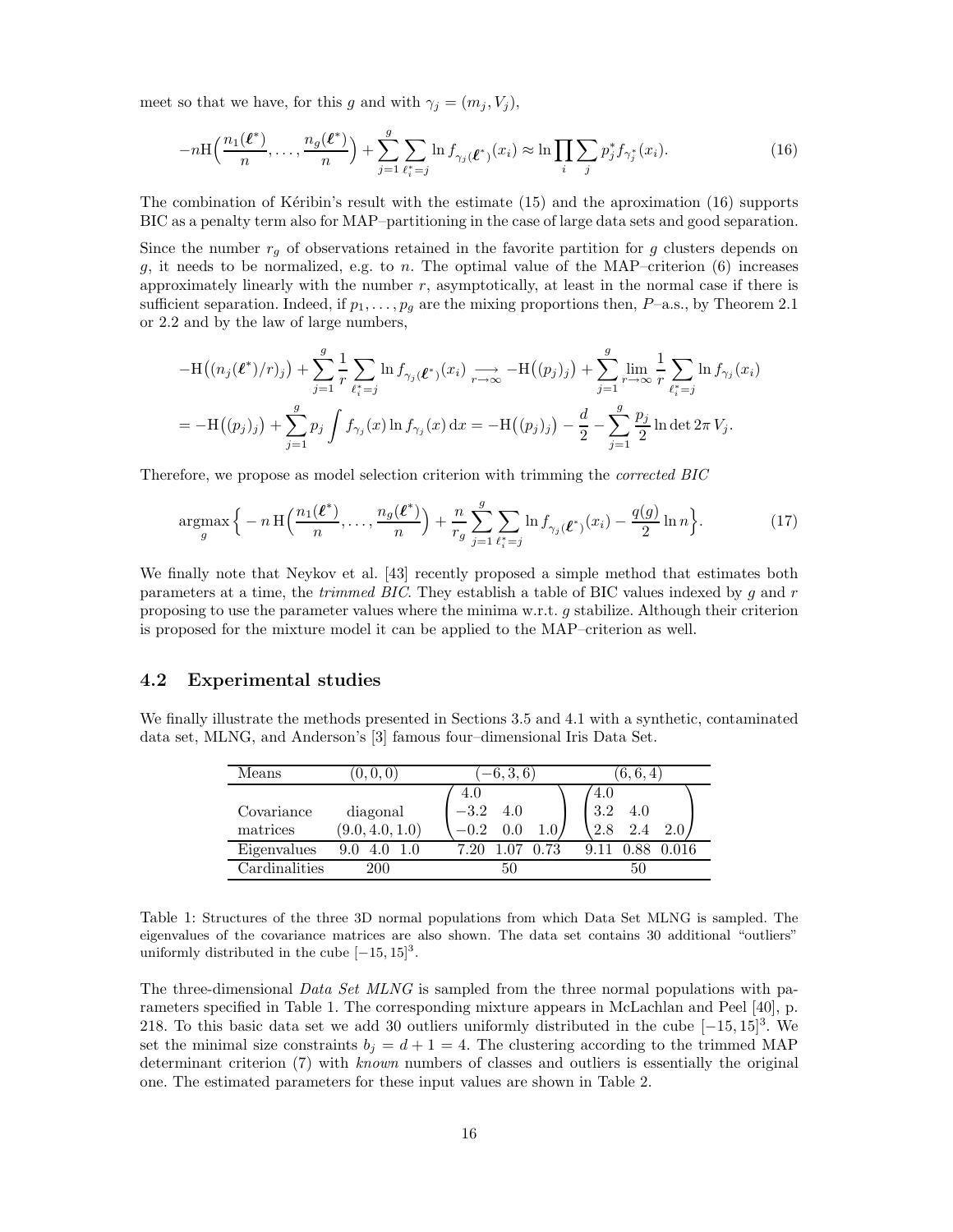| Means                  | $(0.09, 0.13, -0.02)$    | $[-5.94, 2.94, 5.95]$                 | $\left(6.38,6.40,4.28\right)$ |
|------------------------|--------------------------|---------------------------------------|-------------------------------|
| Covariance<br>matrices | 9.1<br>3.7<br>0.4<br>0.2 | 4.0<br>$^{-2.3}$<br>2.7<br>-0.5<br>19 | 3.4<br>2.6<br>3.0<br>2.5      |
| Eigenvalues            | 3.7<br>9.1               | 4.0                                   |                               |
| Cardinalities          | 202                      |                                       |                               |

Table 2: Data Set MLNG: parameters estimated with known numbers of clusters and outliers (30). This is also the partition obtained with the  $\chi^2$ -goodness-of-fit test and model selection criterion BIC, Eqn. (17). See also the text in Section 4.2.

We next estimate the numbers of outliers and clusters using the optimal solutions  $\ell^*$  of the trimmed MAP determinant criterion  $(7)$  for various parameters q and r with the multiple-testing procedure explained in in Section 4.1. We have to specify a simple test for the hypotheses  $H_0^j: X^{(j)} \sim N_{m_j^*, V_j^*}$ explained in in Section 4.1, we have to specify a simple test for the hypotheses  $H_0: X^{\infty} \cap M_{m_j^*, V_j^*}$  with the estimated mean vectors  $m_j^* = \overline{x}_{C_j(\ell^*)}$  and covariance matrices  $V_j^* = S_{C_j(\ell^*)}$ . We use a  $\chi^2$ -goodness-of-fit test with Yates' correction. Its ten cells are the elliptical layers defined by the Mahalanobis distance square  $\varphi_j(x) = (x - m_j^*)^T (V_j^*)^{-1} (x - m_j^*)$ ,  $x \in \mathbb{R}^d$ , and the k/10-quantiles  $q_k$ ,  $1 \leq k < 10$ , of the  $\chi^2_d$ -distribution as division points. Under the hypothesis  $H_0^j$ , the random variable  $X^{(j)}$  is approximately  $\chi^2_d$ -distributed so that the cells  $\{x \in \mathbb{R}^d \mid q_{k-1} \le \varphi_j(x) < q_k\},$  $k \in 1..10, q_0 = 0, q_{10} = \infty$ , are about equiprobable. Since there are nine degrees of freedom the level of significance  $\alpha = 0.1$  means a value of the  $\chi^2$ -test statistic of  $\geq 14.7$ . The test does not reject the solutions with 3 clusters and between 30 and 40 discarded elements and so we accept the one with 30 as the solution for  $g = 3$ , cf. Table 3. Its sizes are 202, 51, and 47. Two solutions for  $g = 4$  are also not rejected, the one which retains the whole data set and the one which discards 15 elements. The first solution accepts the outliers as a cluster and is the proposed partition for  $g = 4$ since it retains more objects. The second solution removes extreme elements in the corners of the cube and accepts the rest as a cluster. The values of the corrected BIC (17) are  $-2150$  ( $g = 3$ ) and  $-2418$  ( $g = 4$ ). We, thus, accept the former solution. It is close to the original partition.

Between five and fifty replications of (exact) multipoint iterations 3.4 with randomly selected initial partitions were sufficient to reach the final result for one pair  $(q, n - r)$ . Each iteration consisted of about ten reduction steps. Our C++ implementation takes about  $3 \cdot 10^{-4}$  sec on a 2 GHz processor for one reduction step.

The Iris Data Set has served for demonstrating the performance of many clustering algorithms, beginning with Fisher [17]; for a recent study see Li [37]. It consists of 50 observations of each

|                | $n-r$        | MLNG |      |                  |              |      |             |      |     | q              | $n-r$ |               | Iris    |     |
|----------------|--------------|------|------|------------------|--------------|------|-------------|------|-----|----------------|-------|---------------|---------|-----|
| -3             | 25<br>20.1   | 14.3 | 10.9 |                  |              |      |             |      |     |                |       |               |         |     |
|                |              |      |      | $\boldsymbol{q}$ | $n-r$        |      | <b>MLNG</b> |      |     | 3              | 0     | 13.3 3.7      |         | 5.0 |
| 3 <sup>3</sup> | 12.5<br>30   | 11.6 |      | 4                | $\mathbf{0}$ | 12.5 | 11.0        | 10.7 | 9.3 | 3 <sup>1</sup> | 5     | 11.9          | 7.8 5.0 |     |
| $\overline{3}$ | 35<br>- 11.1 | 7.5  | 3.5  |                  |              |      |             |      |     |                |       |               |         |     |
| 3              | 11.3<br>40   | 7.5  | 3.1  | $\overline{4}$   | 5.           | 23.2 | 12.5        | 11.0 | 9.3 | 3              | 10    | 6.2           | 8.5 1.8 |     |
|                |              |      |      | 4                | 10           | 21.9 | 12.5        | 11.0 | 9.3 | 3              | 15    | 9.1           | 8.5 4.2 |     |
| 3              | - 15.9<br>45 | 15.0 | 2.5  | 4                | 15.          | 14.2 | 13.2        | 12.1 | 3.5 | 3              | 20    | 11.4 7.6 4.2  |         |     |
| -3             | - 19.1<br>50 | 15.1 | 2.5  |                  |              |      |             |      |     |                |       |               |         |     |
| $\overline{3}$ | 22.8<br>55   | 19.1 | 2.5  |                  | 20           | 15.8 | 12.5        | 11.0 | 8.5 | -3             | 25    | 16.5 9.1 3.8  |         |     |
|                |              |      |      |                  |              |      |             |      |     | ച              | 30    | 20.7 11.6 7.1 |         |     |
| 3              | 37.<br>60    | 20.8 | 3.7  |                  |              |      |             |      |     |                |       |               |         |     |

Table 3: Yates corrected  $\chi^2$ -goodness-of-fit test with nine degrees of freedom for estimating the number of outliers. The rows show the values of the test statistic for the Data Sets MLNG and Iris and clustering results with g clusters and  $n - r$  discarded elements. The minimum constraints  $b_j = 4$  were applied to MLNG and the constraints  $b_j = 20$  to Iris. See also the text.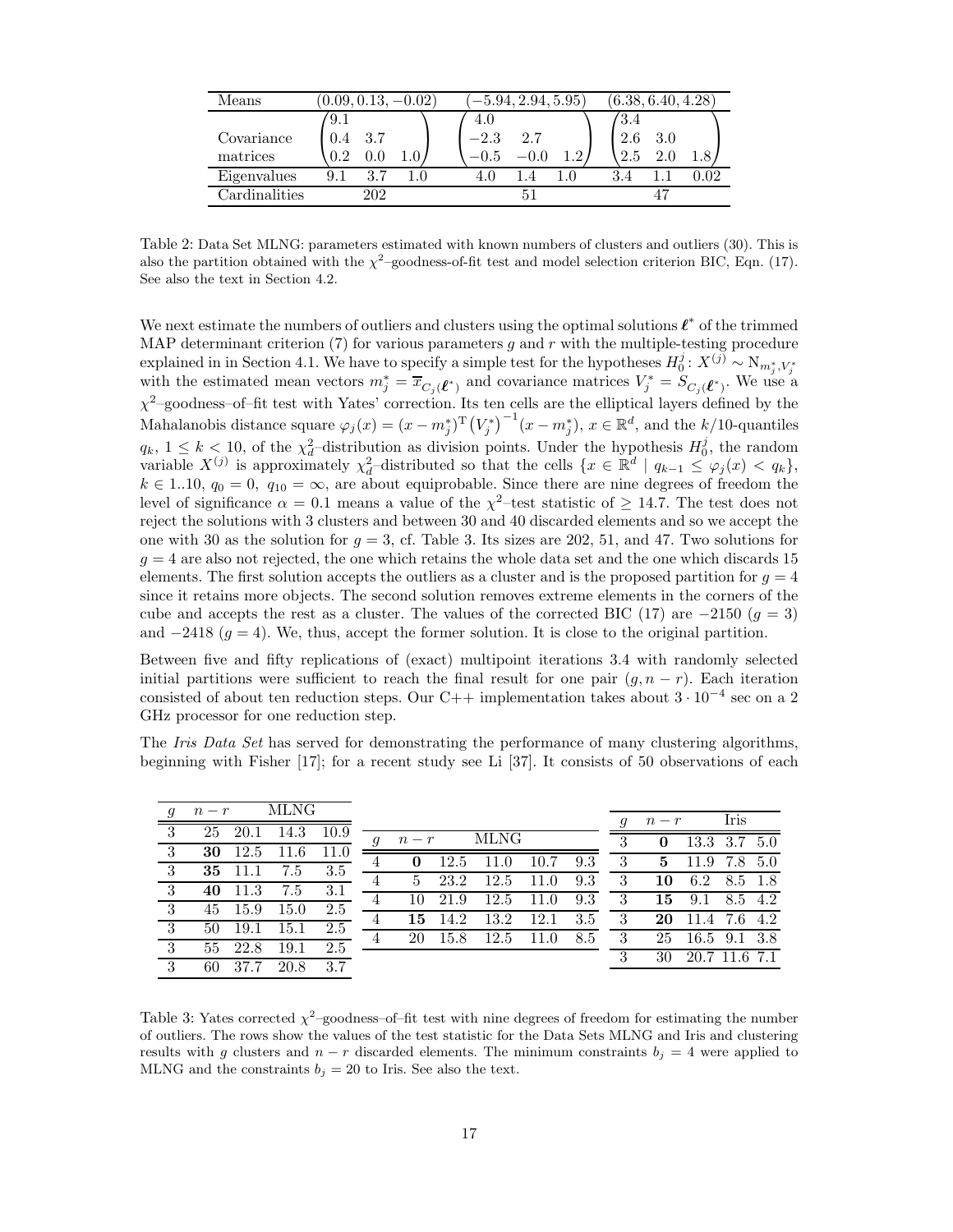of the three subspecies setosa, versicolour, and virginica with at most few outliers. Its entries are of the form \*.\* with only two digits of precision preventing general position of the data. The observations 102 and 143 are even equal. Since this is a deficiency of the data we add a number uniformly distributed in the interval [−0.05, 0.05] to each entry, thus trying to "restore" their numerical character, although not faithfully. But the noise added is negligable compared with the natural variation of the data. Since the entries are positive, we take their logarithms.



Figure 1: The Iris data projected to the plane spanned by the three cluster centers estimated with ML. Left I. setosa, center I. versicolour. The errors are shown solid.

The known, correct partition of Iris is essentially reproduced by the ML determinant criterion (4) with three clusters, no discarded elements, and minimal cardinalities  $b_j = b = d + 1 = 5$ , just two versicolour plants are placed in the virginica cluster and one virginica plant is falsely assigned to the versicolour cluster. The same result was obtained by Scott and Symons [54] with their homoscedastic model and by Li [37]. Fig. 1 presents a scatter plot of the projection of the data onto the plane spanned by the three cluster centers. The optimal clustering according to the MAP determinant criterion (7) with three clusters, no discarded elements, and  $b = 5$  unites I. versicolour and I. virginica identifying only two major clusters and a small spurious cluster of minimal size five close to some hyperplane. Up to  $b = 19$ , the optimal solution still contains a cluster of or close to the minimum size b. But from  $b = 20$  on, up to 46, it returns a solution with cardinalities 50, 46, 54 close to the correct one. The  $\chi^2$ -goodness-of-fit test presented on the right of Table 3 indicates that Iris does not contain many outliers, if any.

Here, it takes on the average 16 000 replications of (exact) reduction step iterations 3.4 (of length about ten, each) with random initial labellings in order to reach the (conjectured) optimum. Standard deviation of the number of replications is 12 000. Our C++ implementation needs 1.5 seconds for 1000 replications on a 2 GHz processor.

## Appendices

## A Combinatorial optimization and  $\lambda$ -assignment problem

In this appendix we transform the multipoint optimization problem 3.3 to the  $\lambda$ -assignment problem  $(\lambda A)$ . A linear optimization problem of the form

(TP) 
$$
\sum_{i,j} u_{ij} z_{ij}
$$
 maximal over all matrices  $\mathbf{z} \in \mathbb{R}^{n \times m}$  subject to the constraints  
\n
$$
\begin{cases}\n\sum_{j} z_{ij} = a_i, & i \in 1..n, \\
\sum_{i} z_{ij} = b_j, & j \in 1..m, \\
z_{i,j} \ge 0,\n\end{cases}
$$

is called a *transportation* or *Hitchcock problem*, a problem surprisingly equivalent to the *circulation* and to the  $min-cost$  flow problem (for minimization instead of maximization), see [45]. Here,  $(u_{i,j})$ is a real n by m matrix of weights and the "supplies"  $a_i$  and "demands"  $b_j$  are real numbers  $\geq 0$ such that  $\sum a_i = \sum b_j$ . Plainly this condition is necessary and sufficient for a solution to exist.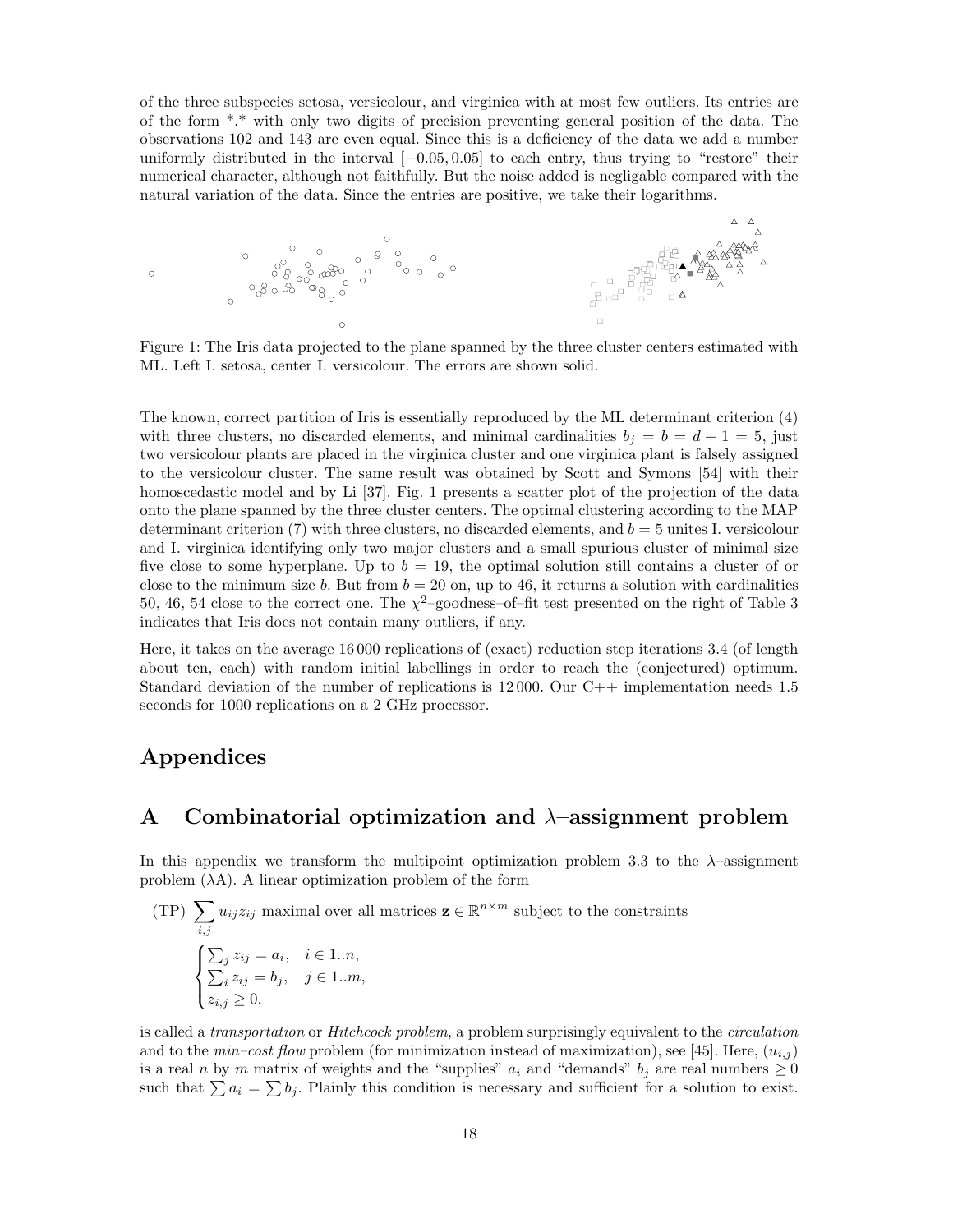

Figure 2: Table of assignments of objects to classes in the assignment problem associated with the binary linear optimization problem (BLO).

If the supplies are unitary, (TP) is called a  $\lambda$ -assignment problem. Note that Problem ( $\lambda$ A) in Section 3.3 is of this kind. Its demands are  $n-r$ ,  $b_1, \dots, b_g$ , and  $r - \sum b_j$  as illustrated in Fig. 2. Note also that the hypothesis on the supplies and demands for a transportation problem to be solvable is satisfied so that  $(\lambda A)$  possesses an optimal solution.

In order to explain the transformation, it is suitable to first cast Problem 3.3 in a form common in combinatorial optimization. A labelling  $\ell$  may be represented by a zero–one matrix y of size  $n\times (g+1)$  by putting  $y_{i,j}=1$  if and only if  $\ell_i=j$ , i.e., if  $\ell$  assigns object i to cluster j. A zero–one  $\sum_j y_{i,j} = 1$  for each i (each object has exactly one label),  $\sum_i y_{i,0} = n-r$  (there are  $n-r$  discarded matrix y is admissible, i.e., corresponds to an admissible labelling, if it satisfies the constraints elements) and  $\sum_i y_{i,j} \ge b_j$  for all  $j \ge 1$  (each cluster j contains at least  $b_j$  elements). Using this matrix and the weights  $u_{ij}$  defined by (13), we may reformulate the multipoint optimization problem 3.3 as a binary linear optimization problem, cf. Papadimitriou and Steiglitz [45], in the following way.

(BLO) 
$$
\sum_{i=1}^{n} \sum_{j=1}^{g} u_{i,j} y_{i,j}
$$
 maximal over all matrices  $\mathbf{y} \in \mathbb{R}^{n \times (g+1)}$  subject to the constraints\n
$$
\begin{cases}\n\sum_{j} y_{i,j} = 1, & i \in 1..n, \\
\sum_{i} y_{i,0} = n - r, & \sum_{i} y_{i,j} \ge b_j, & j \in 1..g, \\
y_{i,j} \in \{0,1\}.\n\end{cases}
$$

Our (BLO) problem is not yet a  $\lambda$ -assignment problem for two reasons: first, the constraints contain also an inequality and, second,  $\lambda$ -assignment is not restricted to binary solutions. The introduction of the dummy class  $g+1$  in  $(\lambda A)$ , Section 3.3, is a trick to overcome the first problem. Fortunately, the second turns out to be a free lunch: the constraints of  $(\lambda A)$  are integral. By the Integral Circulation Theorem, Lawler [36], Theorem 12.1, or Cook et al. [13], Theorem 4.5, there is an optimal solution  $z^*$  to  $(\lambda A)$  with integral entries. The first constraint then implies that it is even binary thus representing an assignment.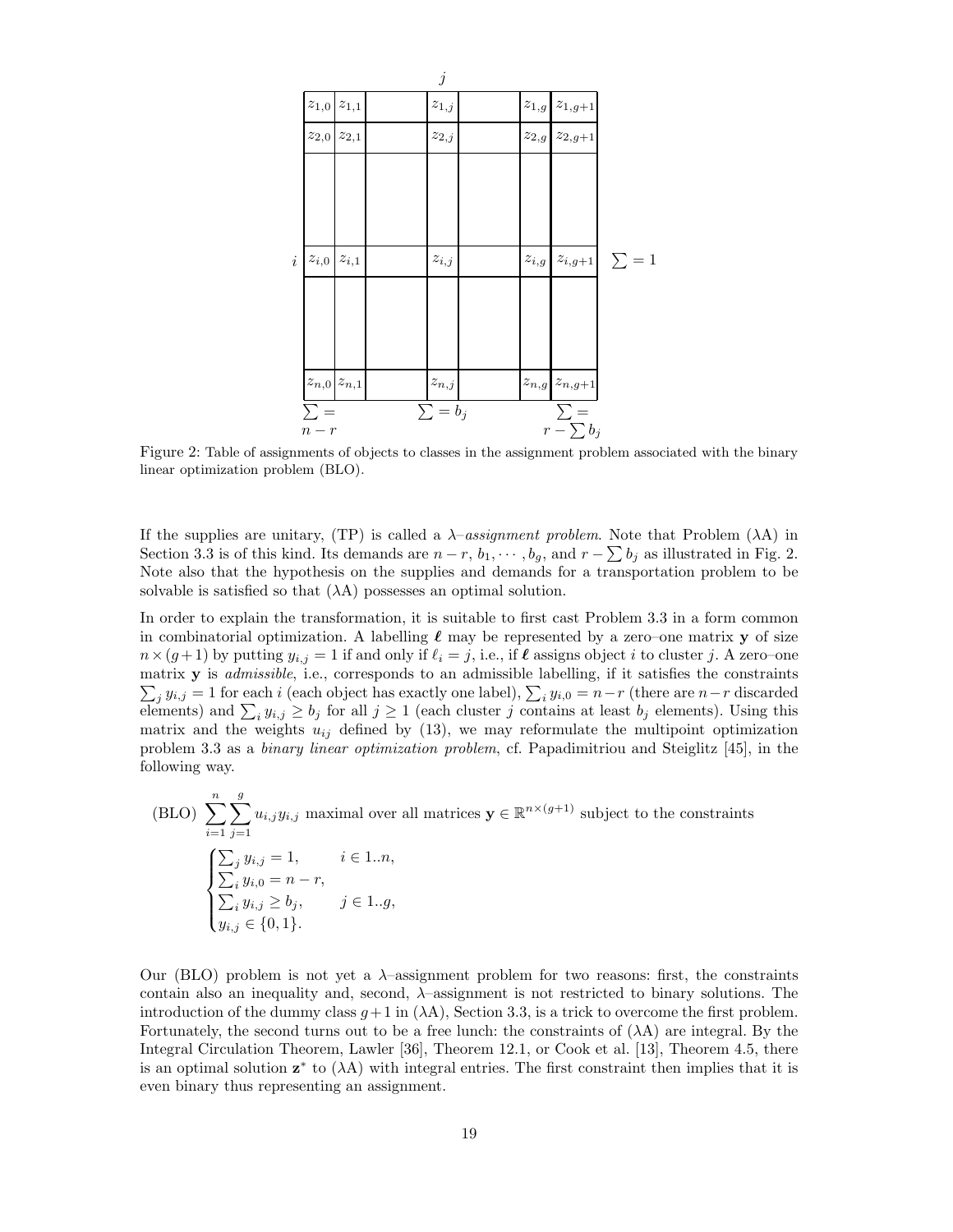With the optimal solution  $z^*$  we associate a solution  $y^* \in \mathbb{R}^{n \times (g+1)}$  to (BLO) as in (14): in each line *i* of  $z^*$ , move the excess members collected in cluster  $g + 1$  to their natural class. We claim that y <sup>∗</sup> optimizes (BLO). Indeed, let y be admissible for (BLO). Define a feasible matrix z by moving excess members i from the classes to the artificial class  $g + 1$ . By definition of  $u_{i,q+1}$ , the value of y w.r.t. (BLO) is smaller than that of  $z$  w.r.t. ( $\lambda A$ ) and, by optimality, the latter value is smaller than that of  $z^*$  w.r.t. ( $\lambda A$ ) which, again by definition of  $u_{i,g+1}$ , equals that of  $y^*$  w.r.t. (BLO). Hence,  $\mathbf{y}$  is inferior to  $\mathbf{y}^*$  and  $\mathbf{y}^*$  is an optimal solution to the original problem (BLO).

Optimal solutions to  $(\lambda A)$  and  $(BLO)$  are actually equivalent. Given an optimal solution to  $(BLO)$ , move any excess elements in classes  $1, \ldots, g$  to class  $g + 1$ . Note that any class that contains excess elements contains no forced elements since they could choose a better class. Therefore, the new assignment creates the same total weight.

It is easy to construct a solution to (BLO) that satisfies all but the third constraint. Just assign object i to its natural class,  $\arg\max_{j\in 1..g} u_{i,j}$ . If this solution happens to satisfy also the third constraint then it is plainly optimal. The opposite case needs special attention. The deficient clusters j in such a solution contain exactly  $b_i$  objects in an optimal solution. Indeed, if the size of an originally deficient cluster j were  $>b_j$  in an optimal solution then at least one of the forced elements would be free to go to its natural cluster, thus reducing the target function. Although binary linear optimization is NP–hard, in general, the present problem (BLO) has an efficient solution.

## B Algorithmic considerations

### B.1 Algorithms for the  $\lambda$ -assignment problem

The multipoint reduction step requires the solution to a  $\lambda$ -assignment problem. Since reduction steps are executed many times during a program run, the reader who wishes to implement the algorithm may be interested in known algorithms for its solution and in their complexities. Both have been extensively studied in operations research and combinatorial optimization. As a *linear optimization* problem and a special case of *minimum–cost flow*,  $\lambda$ –assignment may be solved by the simplex method. An instance of the min–cost flow problem is specified by a directed graph, net flows in its nodes, arc capacities, and cost coefficients. In our application the cost coefficients are the negative weights. The aim is to determine a flow with minimum overall cost satisfying the required net flows in all nodes without violating given capacities. Classical adaptations of the simplex method tailored to the particularities of min–cost flow are the (primal) Augmenting Circuit Algorithm, cf. Cook et al. [13], 4.2, the Network Simplex Method, Sedgewick [55], and primal–dual algorithms, cf. Cook et al. [13], 4.2 and 4.3, such as the  $Out-of-Kilter$  Method [20, 36]. The Network Simplex Method seems to be most popular in applications although these algorithms are exponential in the worst case.

Polynomial algorithms for min–cost flow have also existed for some time. It is common to represent the weight matrix as the adjacency matrix of a weighted graph  $(V, E)$  with node set V of size n and edge set E of size m. The first (weakly) polynomial algorithm is due to Edmonds and Karp [16] who introduced the concept of weight–scaling thus showing that min–cost flow was a low–complexity problem. Scaling solves a series of subproblems with approximated instance parameters, capacities or weights or both. Orlin [44] refined their method to obtain a strongly polynomial algorithm of complexity  $\mathcal{O}(n(m + n \log n) \log n)$  for the uncapacitated min-cost flow problem. In the context of  $\lambda$ -assignment all row sums in the assignment matrix are *equal*, and equal to 1. This implies that the capacities may be chosen unitary so that capacity scaling becomes trivial. An example is Gabow and Tarjan's [21]  $\mathcal{O}(n(m+n\log n)\log U)$  algorithm,  $\log U$  being the bit length used to represent network capacities. In the case of  $\lambda$ -assignment, put  $\log U = 1$ .

Now, the  $\lambda$ -assignment problem has some special features that reduce its complexity compared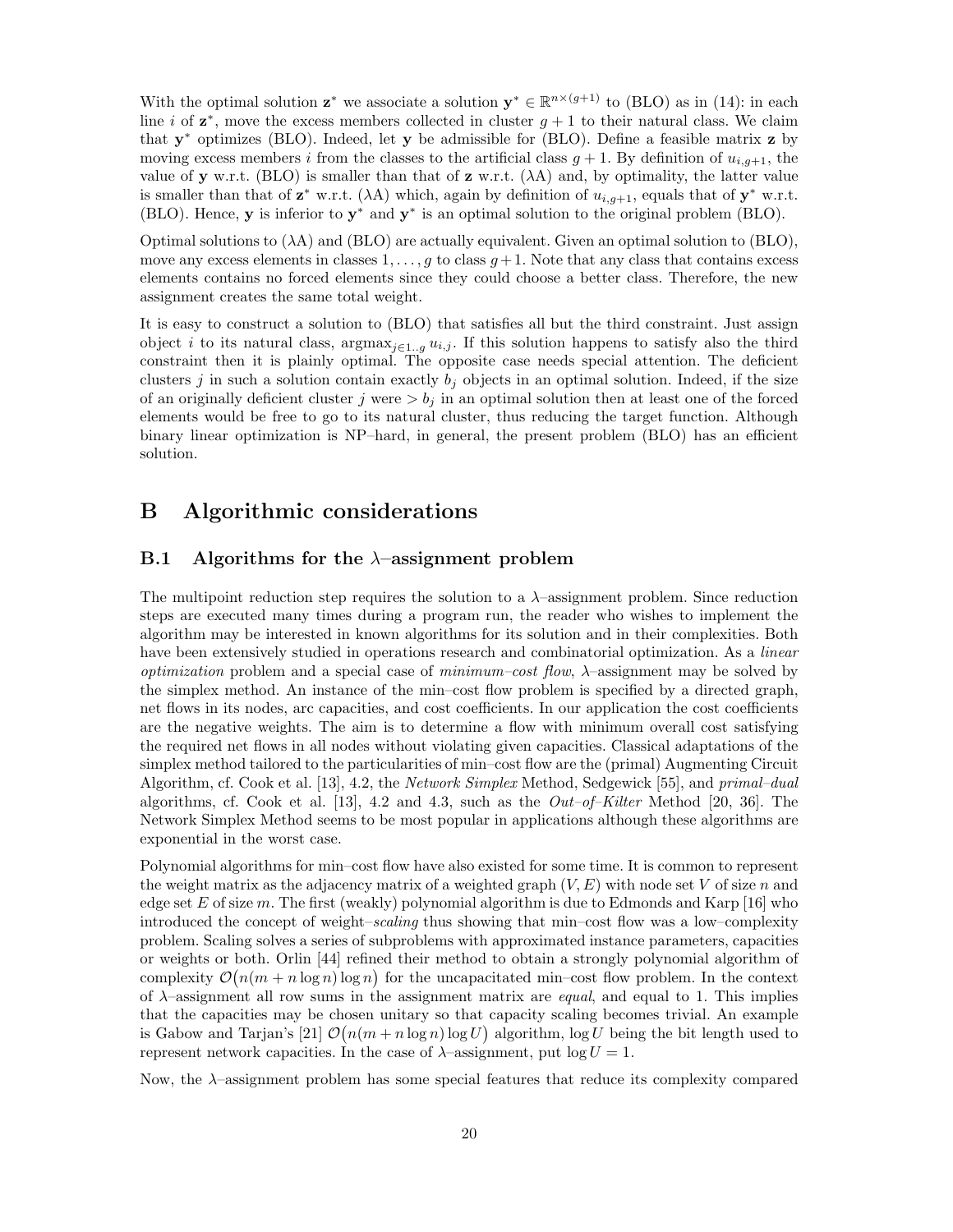with the general min–cost flow problem. First, its graph is *bipartite*, its node set being partitioned in two subsets, the objects  $i$  and the clusters  $j$ , such that each edge connects an object with a cluster. For bipartite network flow algorithms it is often possible to sharpen the complexity bounds by using the sizes of the smaller  $(k)$  and the larger  $(n)$  node subsets as parameters, Gusfield et al. [28]. Second, the bipartite network is unbalanced in the sense that the number of clusters is (at least in our case) much smaller than the number of objects. Bounds based on the two subsets are particularly effective for unbalanced networks. Third, the capacities may be defined as 1. As a consequence the algorithms for the lambda assignment problem mentioned at the beginning become polynomial. E.g., the time complexity of the out–of–kilter method becomes  $\mathcal{O}(nm) = \mathcal{O}(kn^2)$  since  $m = kn$  here, see Lawler [36], p. 157.

Algorithms dedicated to the  $\lambda$ -assignment problem are due to Kleinschmidt et al. [34] and Achatz et al. [1]. Both algorithms have an asymptotic run time of  $\mathcal{O}(kn^2)$ . The former algorithm uses Hirsch paths for the dual assignment problem and is related to an algorithm of Hung and Rom's [31]. The latter is an interior point method.

The algorithms mentioned so far are at least quadratic in the size of the larger node set, n. By contrast, two weight–scaling min–cost flow algorithms are linear in n: Goldberg and Tarjan's [26], Theorem 6.5, algorithm solves the min–cost flow problem on a bipartite network asymptotically in  $\mathcal{O}(k^2 n \log(kC))$  time, see Ahuja et al. [2], and the "two-edge push" algorithm of the latter authors needs  $\mathcal{O}((km + k^3) \log(kC))$  time. In our application,  $m = kn$ . Both estimates contain the bit length,  $log C$ , for representing weights.

A different low–complexity approach is due to Tokuyama and Nakano [59, 61, 60]. These authors state and prove a *geometric* characterization of optimal solutions to the  $\lambda$ -assignment and transportation problems by a so–called *splitter*, a k–vector that partitions Euclidean k–space into k closed cones. The corresponding subdivision of the lines of the weight matrix describes an optimal assignment. Tokuyama and Nakano design a deterministic and a randomized strategy for splitter finding that run in  $\mathcal{O}(k^2 n \ln n)$  time and  $\mathcal{O}(kn + k^{5/2}\sqrt{n} \ln^{3/2} n)$  expected time, respectively. Their algorithms are almost linear in n and close to the absolute lower bound  $\mathcal{O}(kn)$  if k is small, the case of interest for  $(\lambda A)$ .

### B.2 Heuristic methods for feasible solutions

Besides exact solutions, there are reasons to say a word about heuristic feasible solutions to the λ–assignment problem. First, they may be used for multipoint reduction steps on their own. Moreover, some of the graphical methods presented in Section B.1 need initial feasible solutions for starting or at least profit from good ones. The network simplex method, e.g., needs a primal feasible solution and the method presented in Achatz et al. [1] needs a dual feasible solution. While arbitrary feasible solutions are easily produced, good initial feasible solutions can be constructed by means of greedy heuristics. We propose here two. If the bounds  $b_i$  are small enough, the heuristics often produce even optimal solutions.

Each reduction step receives a set of parameters  $\gamma_j$  from which all weights  $u_{i,j}$ ,  $i \in 1..n$ ,  $j \in 1..g$ , are computed. The first two heuristics construct primal feasible solutions. Both start from the best *unconstrained* assignment of the clustering problem which can be easily attained by sorting the numbers  $u_i = \max_{1 \leq j \leq g} u_{i,j}$ . More precisely:

#### Basic primal heuristic

- 1. sort the numbers  $u_i = \max_{1 \leq i \leq q} u_{i,j}$  in decreasing order,  $i \in 1..n$ ;
- 2. assign the first r objects in the ordered list to the class  $1, \ldots, g$  where the maximum is attained;
- 3. attach label 0 to the last  $n r$  objects;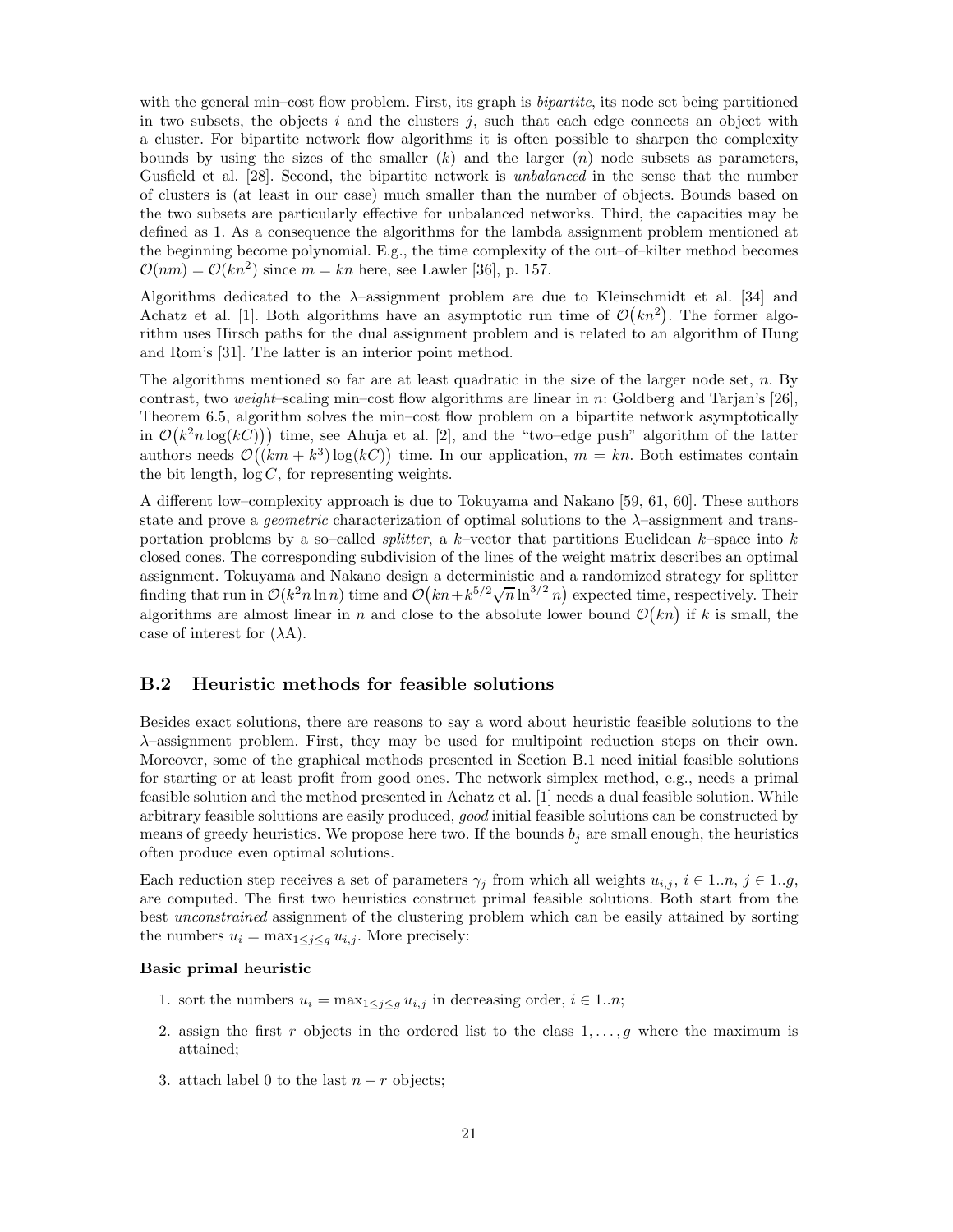- 4. *if* this assignment is admissible then  $stop$  (it is optimal); else
	- $(\alpha)$  starting from element r in the ordered list and going downwards, reassign surplus elements to arbitrary deficient classes until they contain exactly  $b_j$  elements;
	- $(\beta)$  assign any remaining surplus elements in the classes to class  $q + 1$ .

If an admissible instead of a feasible solution is required, only, then we drop step  $4(\beta)$ . We next refine the "else" part of step 4. Steps 1 and 2 are as before.

#### Refined primal heuristic

- 1. sort the numbers  $u_i = \max_{1 \leq j \leq g} u_{i,j}$  in decreasing order,  $i \in 1..n$ ;
- 2. assign each of the first r objects to the class  $1..q$  where the maximum is attained;
- 3. denote the set of the last  $n r$  objects in the ordered list by L;
- 4. *if* this assignment is admissible then *stop* (it is optimal); else
	- ( $\alpha$ ) let D be the set of deficient classes in 1..g and let  $\delta$  be their total deficiency;
	- (β) starting from element r in the ordered list and going downwards, move the first  $\delta$ elements in surplus classes to  $L$ ;
	- ( $\gamma$ ) sort the object–class pairs  $(i, j) \in L \times \mathcal{D}$  in decreasing order according to their weights  $u_{i,j}$  to obtain an array  $(i_1, j_1), (i_2, j_2), \cdots, (i_{\#L \cdot \#D}, j_{\#L \cdot \#D});$
	- (δ) scan all pairs  $(i_k, j_k)$  in this list starting from  $k = 1$  assigning object  $i_k$  to class  $j_k$ unless  $i_k$  has already been assigned or  $j_k$  is saturated, until all classes are saturated;
	- $(\epsilon)$  discard the yet unassigned elements of L;
	- ( $\zeta$ ) assign the smallest remaining surplus elements in classes  $(1..g) \setminus \mathcal{D}$  to class  $g + 1$ .

In Section A, we exploited the fact that any cluster j with more than  $b_j$  members in an optimal solution contained no forced elements. Plainly, both heuristics share this property since such members could be freely relabelled.

Both heuristics are much faster than any of the solution algorithms while yielding often a large value of the criterion, the refined heuristic larger than the basic. However, contrary to the exact solution, the improvements in the sense of Proposition 3.1 they provide are not optimal, in general. In most cases, the criterion increases although one may construct examples where this fails: Consider the data set  $\{-40, -8, -6, 0, 1, 2, 3, 40\}$ , let  $g = 4$  and  $b_1 = b_2 = b_3 = b_4 = 2$ , and assume that there are no outliers. Suppose that the parameters are generated from the initial partition  $C_1 = \{-40, 3\}, C_2 = \{-8, 1\}, C_3 = \{-6, 0\}, C_4 = \{2, 40\}.$  They are  $m_1 = -18.5, m_2 = -3.5,$  $m_3 = -3.0, m_4 = 21.0, \text{ and } v_1 = 462.25, v_2 = 20.25, v_3 = 9.0, v_4 = 361.0.$  The matrix of negative weights,

 $\overline{a}$ 

$$
(-u_{i,j}) = \begin{pmatrix} 9.91 & 9.15 & 9.25 & 9.65 & 9.73 & 9.82 & 9.91 & 16.31 \\ 71.57 & 6.78 & 6.09 & 6.39 & 6.78 & 7.27 & 7.87 & 99.23 \\ 157.08 & 7.75 & 5.97 & 5.97 & 6.75 & 7.75 & 8.97 & 210.41 \\ 18.97 & 10.99 & 10.68 & 9.88 & 9.77 & 9.66 & 9.56 & 9.66 \end{pmatrix}^T,
$$

generates the free partition  $\{-40\}, \{-8, 2, 3\}, \{-6, 0, 1\}, \{40\}$  and the refined heuristic modifies it to  $\{-40, 1\}$ ,  $\{-8, 2\}$ ,  $\{-6, 0\}$ ,  $\{3, 40\}$ . The score of the latter is −39.73 whereas the initial partition has the larger score  $-39.67$ .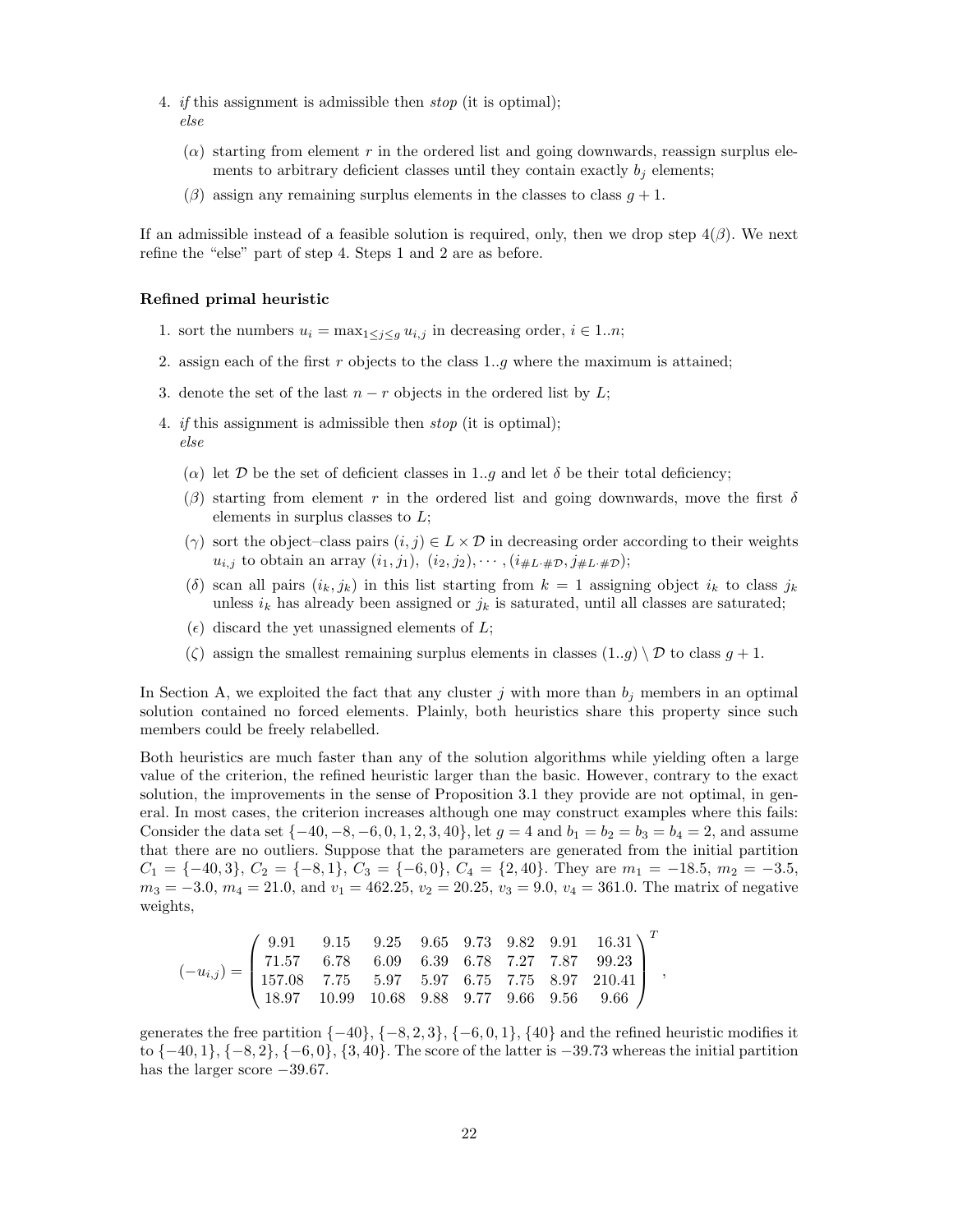The problem dual to  $(\lambda A)$  reads

$$
(\lambda \mathbf{A}^*) \sum_{i=1}^n p_i + \sum_{j=0}^{g+1} b_j q_j \text{ minimal over } (\mathbf{p}, \mathbf{q}) \in \mathbb{R}^{n+g+2} \text{ subject to the constraints}
$$
  

$$
p_i + q_j \ge u_{i,j}, \ i \in 1..n, \ j \in 0..(g+1).
$$

A simple initial heuristic for this problem is found in Carpaneto et al. [10]:

**Dual heuristic**  $q_j = \max_i u_{i,j}$  and  $p_i = \max_i (u_{i,j} - q_i)$ .

Acknowledgments. We thank Prof. Peter Kleinschmidt and Dr. Hans Achatz for providing us an implementation of their Dual Forest Algorithm and for discussing the algorithm with us. We thank Frau Katharina Soller for her implementation of Goldberg and Tarjan's scaling algorithm [26]. We also thank an anonymous referee for pointing out Reference [15] to us.

## References

- [1] Achatz, H., Kleinschmidt, P., and Paparrizos, K. A dual forest algorithm for the assignment problem. In *Applied Geometry and Discrete Mathematics*, P. Gritzmann and B. Sturmfels, Eds., vol. 4 of *DIMACS Series in Discrete Mathematics and Theoretical Computer Science*. American Mathematical Society, Providence, RI, 1991, pp. 1–10.
- [2] Ahuja, R. K., Orlin, J. B., Stein, C., and Tarjan, R. E. Improved algorithms for bipartite network flows. *SIAM J. Computing 23* (1994), 906–933.
- [3] Anderson, E. The irises of the Gasp´e Peninsula. *Bull. Amer. Iris Soc. 59* (1935), 2–5.
- [4] Aurenhammer, F., Hoffmann, F., and Aronov, B. Minkowski–type theorems and least–squares clustering. *Algorithmica 20* (1998), 61–76.
- [5] Barnett, V., and Lewis, T. *Outliers in Statistical Data*. Wiley, Chichester, UK, 1994.
- [6] Becker, C., and Gather, U. The masking breakdown point of multivariate outlier identification rules. *JASA 94* (1999), 947–955.
- [7] Bernholt, T., and Fischer, P. The complexity of computing the MCD–estimator. *Theor. Comp. Science 326* (2004), 383–398.
- [8] Bezdek, J. C., Keller, J., Krisnapuram, R., and Pal, N. R. *Fuzzy Models and Algorithms for Pattern Recognition and Image Processing*. The Handbooks of Fuzzy Sets Series. Kluwer, Boston, London, Dordrecht, 1999.
- [9] Bock, H.-H. On some significance tests in cluster analysis. *J. Classification 2* (1985), 77–108.
- [10] CARPANETO, G., MARTELLO, S., AND TOTH, P. Algorithms and codes for the assignment problem. *Ann. OR 13* (1988), 193–223.
- [11] CHEN, H., CHEN, J., AND KALBFLEISCH, J. D. Testing for a finite mixture model with two components. *J. Royal Stat. Soc, Series B 66* (2004), 95–115.
- [12] COLEMAN, D. A., DONG, X., HARDIN, J., ROCKE, D. M., AND WOODRUFF, D. L. Some computational issues in cluster analysis with no a priori metric. *CSDA 31* (1999), 1–11.
- [13] Cook, W. J., Cunningham, W. H., Pulleyblank, W. R., and Schrijver, A. *Combinatorial Optimization*. Wiley, New York etc., 1998.
- [14] CUESTA-ALBERTOS, J. A., GORDALIZA, A., AND MATRÁN, C. Trimmed k–means: An attempt to robustify quantizers. *The Annals of Statistics 25* (1997), 553–576.
- [15] Davies, L., and Gather, U. The identification of multiple outliers. *JASA 88* (1993), 782–792.
- [16] EDMONDS, J., AND KARP, R. Theoretical improvements in algorithmic efficiency for network flow problems. *J. ACM 19* (1972), 248–264.
- [17] Fisher, R. A. The use of multiple measurements in taxonomic problems. *Ann. Eugenics 7* (1936), 179–188.
- [18] FRALEY, C., AND RAFTERY, A. E. Model–based clustering, discriminant analysis, and density estimation. *JASA 97* (2002), 611–631.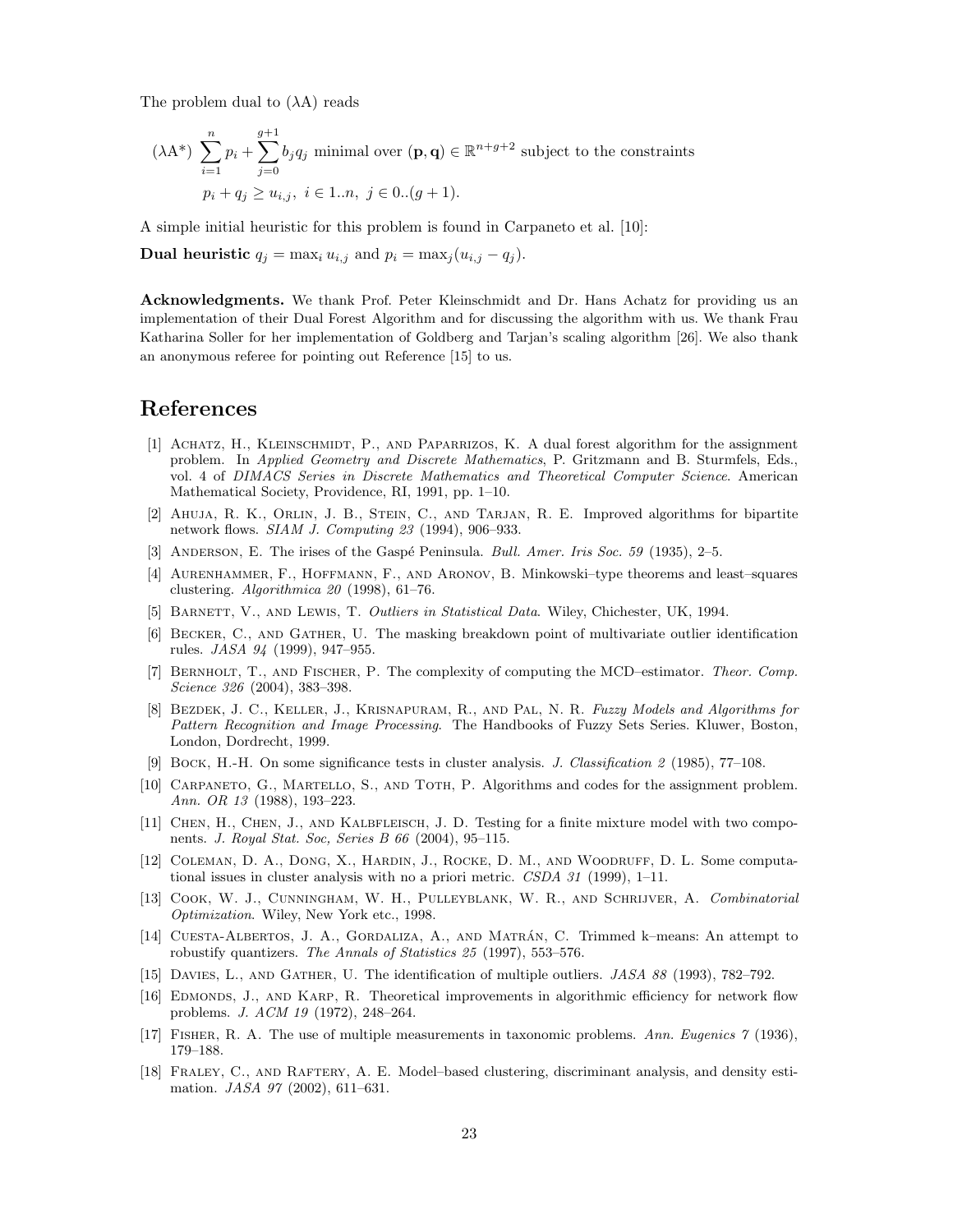- [19] Friedman, H., and Rubin, J. On some invariant criteria for grouping data. *JASA 62* (1967), 1159–1178.
- [20] Fulkerson, D. An out-of-kilter method for minimal cost flow problems. *J. SIAM 9* (1961), 18–27.
- [21] Gabow, H. N., and Tarjan, R. E. Faster scaling algorithms for network problems. *SIAM J. Computing 18* (1989), 1013–1036.
- [22] Gallegos, M. T., and Ritter, G. A robust method for cluster analysis. *Annals of Statistics 33* (2005), 347–380.
- [23] GALLEGOS, M. T., AND RITTER, G. Trimming algorithms for clustering contaminated grouped data and their robustness. *Adv. Data Anal. Classif. 3* (2009), 135–167.
- [24] GARCÍA-ESCUDERO, L. A., GORDALIZA, A., MATRÁN, C., AND MAYO-ISCAR, A. A general trimming approach to robust cluster analysis. *Ann. Stat. 36* (2008), 1324–1345.
- [25] Garey, M. R., and Johnson, D. S. *Computers and Intractibility*. Freeman, San Francisco, 1979.
- [26] GOLDBERG, A. V., AND TARJAN, R. E. Finding minimum–cost circulations by successive approximation. *Math. of OR 15* (1990), 430–466.
- [27] Gordon, A. D. *Classification*, second ed., vol. 82 of *Monographs on Statistics and Applied Probability*. CRC Press, 1999.
- [28] Gusfield, D., Martel, C., and Fernandez-Baca, D. Fast algorithms for bipartite network flow. *SIAM J. Comput. 16* (1987), 237–251.
- [29] Hartigan, J. A. Asymptotic distributions for clustering criteria. *Ann. Stat. 6* (1978), 117–131.
- [30] HATHAWAY, R. J. A constrained formulation of maximum–likelihood estimation for normal mixture distributions. *Ann. Stat. 13* (1985), 795–800.
- [31] Hung, M. S., and Rom, W. O. Solving the assignment problem by relaxation. *Operations Research 28* (1980), 969–982.
- [32] Jancey, R. Multidimensional group analysis. *Australian J. Botany 14* (1966), 127–130.
- [33] KÉRIBIN, C. Consistent estimation of the order of mixture models. *Sankhya*, *Series A 62* (2000), 49–66.
- [34] KLEINSCHMIDT, P., LEE, C. W., AND SCHANNATH, H. Transportation problems which can be solved by use of Hirsch paths for the dual problem. *Math. Prog. 37* (1987), 153–168.
- [35] Knuth, D. E. *The Art of Computer Programming*, 2nd ed., vol. 2. Addison–Wesley, Reading, Menlo Park, London, Amsterdam, Don Mills, Sydney, 1981.
- [36] Lawler, E. *Combinatorial Optimization: Networks and Matroids*. Holt, Rinehart and Winston, New York, 1976.
- [37] Li, B. A new approach to cluster analysis: the clustering–function–based method. *J. Royal Stat. Soc., Series B 68* (2006), 457–476.
- [38] MacQueen, J. Some methods for classification and analysis of multivariate observations. In *Proc. 5th Berkeley Symp. Math. Statist. Probab.* (1967), pp. 281–297.
- [39] Mardia, K., Kent, T., and Bibby, J. *Multivariate Analysis*. Academic Press, London, New York, Toronto, Sydney, San Francisco, 1979.
- [40] McLachlan, G. J., and Peel, D. *Finite Mixture Models*. Wiley, New York etc., 2000.
- [41] MECKLIN, C. J., AND MUNDFROM, D. J. An appraisal and bibliography of tests for multivariate normality. *International Statistical Review 72*, 1 (2004), 123–138.
- [42] Milligan, G., and Cooper, M. An examination of procedures for determining the number of clusters in a data set. *Psychometrika 50* (1985), 159–179.
- [43] Neykov, N., Filzmoser, P., Dimova, R., and Neytchev, P. Robust fitting of mixtures using the trimmed likelihood estimator. *CSDA 52* (2007), 299–308.
- [44] Orlin, J. B. A faster strongly polynomial minimum cost flow algorithm. In *Proc. 20th ACM Symp. Theory of Computing* (1988), pp. 377–387.
- [45] Papadimitriou, C. H., and Steiglitz, K. *Combinatorial Optimization*. Prentice–Hall, Englewood Cliffs, New Jersey, 1982.
- [46] Pollard, D. Strong consistency of k–means clustering. *Ann. Stat. 9* (1981), 135–140.
- [47] Pollard, D. A central limit theorem for k–means clustering. *Ann. Proba. 10* (1982), 919–926.
- [48] Rocke, D. M., and Woodruff, D. L. Identification of outliers in multivariate data. *JASA 91* (1996), 1047–1061.